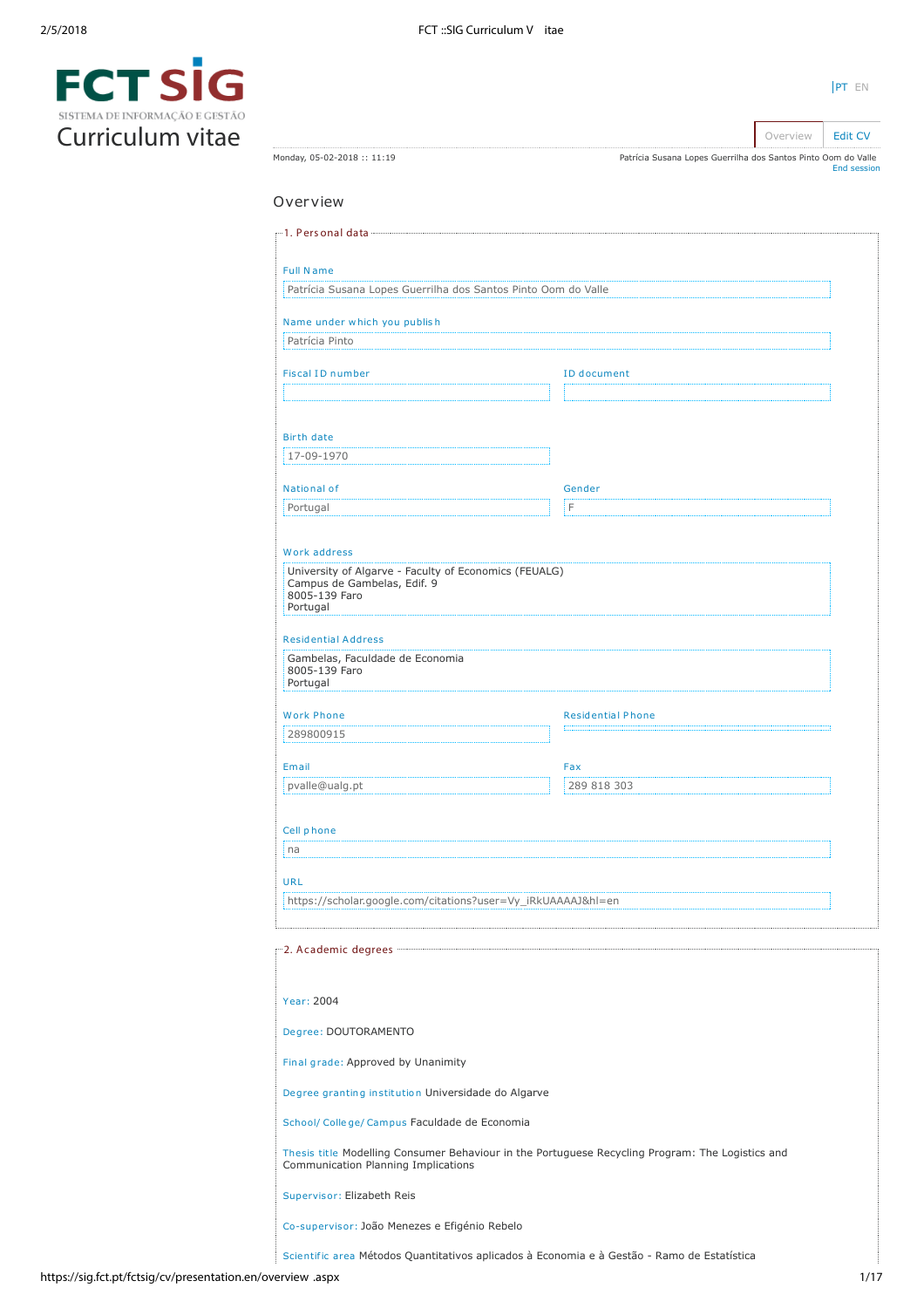| 2/5/2018 | FCT: SIG Curriculum Vitae                                                                                                                                                                                                                                                                                                                                                                                     |
|----------|---------------------------------------------------------------------------------------------------------------------------------------------------------------------------------------------------------------------------------------------------------------------------------------------------------------------------------------------------------------------------------------------------------------|
|          | <b>Program title Quantitative Methods Applied to Economics and Management - Branch: Statistics</b>                                                                                                                                                                                                                                                                                                            |
|          | <b>Year: 1997</b>                                                                                                                                                                                                                                                                                                                                                                                             |
|          | <b>Degree: MESTRADO</b>                                                                                                                                                                                                                                                                                                                                                                                       |
|          | <b>Final grade: Very Good</b>                                                                                                                                                                                                                                                                                                                                                                                 |
|          | Degree granting institution Universidade do Algarve                                                                                                                                                                                                                                                                                                                                                           |
|          | School/College/Campus Faculdade de Economia                                                                                                                                                                                                                                                                                                                                                                   |
|          | Thesis title Dummy Variables and their Application in Linear Multiple Regression                                                                                                                                                                                                                                                                                                                              |
|          | <b>Supervisor: Efigénio Rebelo</b>                                                                                                                                                                                                                                                                                                                                                                            |
|          | Co-supervisor: Adriano Pimpãp                                                                                                                                                                                                                                                                                                                                                                                 |
|          | Scientific area Ciências Económicas e Empresariais                                                                                                                                                                                                                                                                                                                                                            |
|          | <b>Number of curricular years 2</b>                                                                                                                                                                                                                                                                                                                                                                           |
|          | <b>Program title Master in Economic and Business Sciences</b>                                                                                                                                                                                                                                                                                                                                                 |
|          | <b>Year: 1993</b>                                                                                                                                                                                                                                                                                                                                                                                             |
|          | <b>Degree: LICENCIATURA</b>                                                                                                                                                                                                                                                                                                                                                                                   |
|          | Final grade: 15,5                                                                                                                                                                                                                                                                                                                                                                                             |
|          | Degree granting institution Universidade do Algarve                                                                                                                                                                                                                                                                                                                                                           |
|          | School/College/Campus Faculdade de Economia                                                                                                                                                                                                                                                                                                                                                                   |
|          | Thesis title n/a                                                                                                                                                                                                                                                                                                                                                                                              |
|          | Supervisor: n/a                                                                                                                                                                                                                                                                                                                                                                                               |
|          | Co-supervisor: n/a                                                                                                                                                                                                                                                                                                                                                                                            |
|          | Scientific area Ciências Económicas e Empresariais                                                                                                                                                                                                                                                                                                                                                            |
|          | <b>Number of curricular years 5</b>                                                                                                                                                                                                                                                                                                                                                                           |
|          | <b>Program title Business Organizations Management</b>                                                                                                                                                                                                                                                                                                                                                        |
|          | <b>Year: 2013</b>                                                                                                                                                                                                                                                                                                                                                                                             |
|          | Degree: AGREGAÇÃO                                                                                                                                                                                                                                                                                                                                                                                             |
|          | <b>Final grade: Approved by Unanimity</b>                                                                                                                                                                                                                                                                                                                                                                     |
|          | Degree granting institution Universidade do Algarve                                                                                                                                                                                                                                                                                                                                                           |
|          | <b>School/College/Campus Other</b>                                                                                                                                                                                                                                                                                                                                                                            |
|          | Thesis title Lesson: The use of Partial Least Squares Path Modeling in Tourism Research                                                                                                                                                                                                                                                                                                                       |
|          | Supervisor: n/a                                                                                                                                                                                                                                                                                                                                                                                               |
|          | Co-supervisor: n/a                                                                                                                                                                                                                                                                                                                                                                                            |
|          | Scientific area Métodos Quantitativos Aplicados à Economia e à Gestão, especialidade de Estatística                                                                                                                                                                                                                                                                                                           |
|          | Program title n/a                                                                                                                                                                                                                                                                                                                                                                                             |
|          |                                                                                                                                                                                                                                                                                                                                                                                                               |
|          | <b>Período</b><br>Cargo, categoria ou actividade<br><b>Instituição</b>                                                                                                                                                                                                                                                                                                                                        |
|          | Lecture of Advanced Data Analysis and Advanced Research Methods in the<br>international PhD Programmes of the Faculty of Economics (including Tourism,<br>$01 - 9 -$<br>Faculty of Economics,<br>2009 a Economics and Business Management and Quantitative Methods Applied to<br>University of Algarve<br>Economics and Management)<br>Lecture of Research Methods, Market Research, Data analysis with SPSS, |
|          | Modeling Consumer Behavior, Mathematics and Statistics for Economics and<br>Faculty of Economics,<br>$01 - 9 -$<br>2005 a Applied Econometrics in the national and international Master programs of the<br>University of Algarve<br>Faculty of Economics                                                                                                                                                      |

01-9- 2004 a Lecture of Data Analysis and Econometrics in the Bachelor degrees in Economics and Business Management 01-9- Associate professor (with aggregation) example and the extra Faculty of Economics,

Faculty of Economics, University of Algarve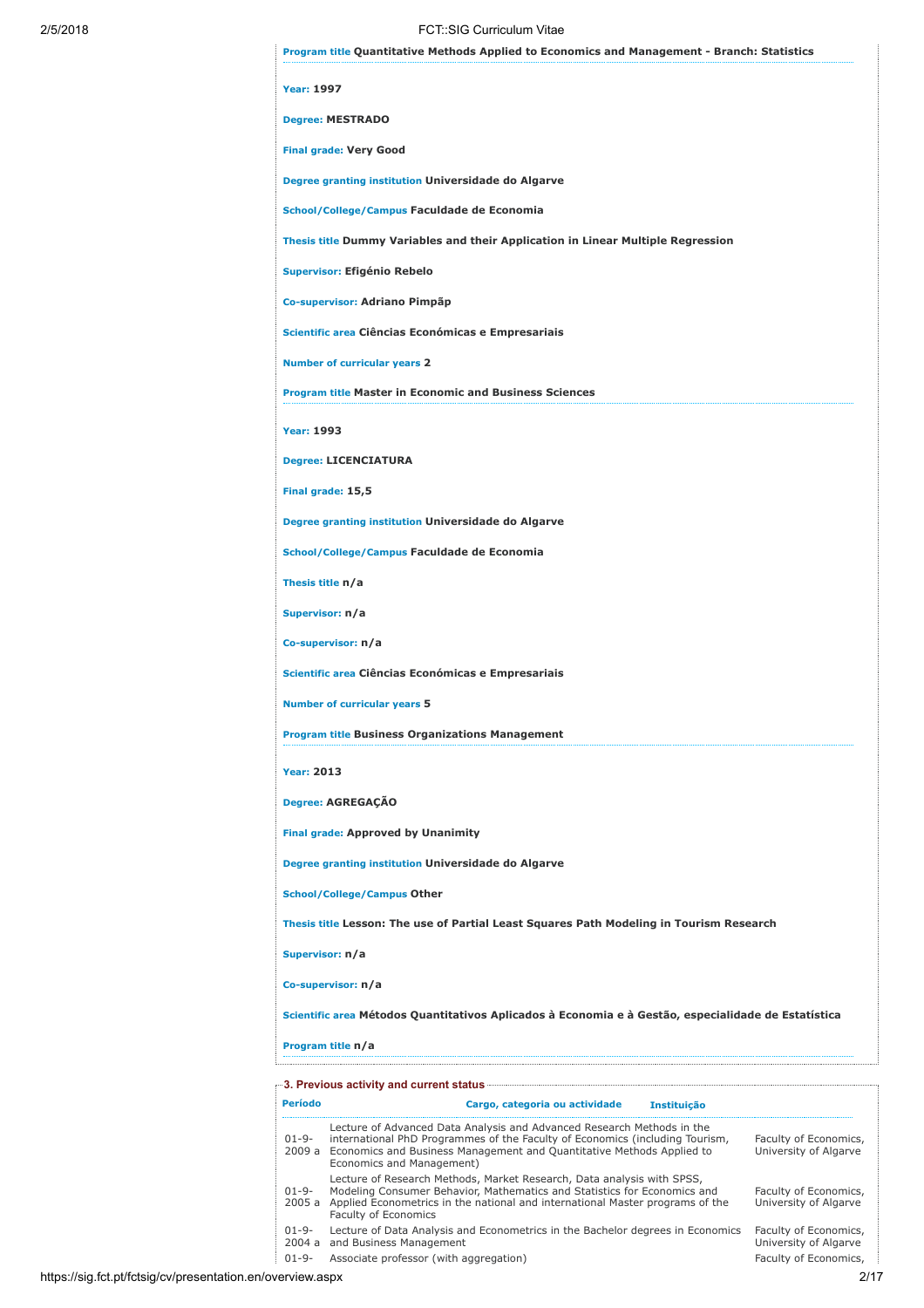| 2014a                                       |                                                                                                                                                            | Universty of Algarve                                                         |
|---------------------------------------------|------------------------------------------------------------------------------------------------------------------------------------------------------------|------------------------------------------------------------------------------|
| $01 - 4 -$<br>2015 a                        | Vice-president of the Research Center for Spatial and Organizational Dinamics<br>(CIEO) (Center evaluated by the FCT with Very Good)                       | University of Algarve                                                        |
| $01 - 6 -$<br>2015 a                        | Member of the Coordination team of the Master in Marketing Management                                                                                      | Faculty of Economics,<br>University of Algarve.                              |
| $01 - 6 -$                                  | Member of the Coordination team of the Master in Management (for the branch in Faculty of Economics,                                                       |                                                                              |
| $01 - 1 -$                                  | 2015 a Tourism)<br>Coordenator of the Scientific Group of Quantitative Methods Applied to Economics Faculty of Economics,<br>2015 a and Management FEUALG. | University of Algarve<br>University of Algarve                               |
| 01-12-                                      | Member of the Research Center for Spatial and Organizational Dinamics (CIEO)<br>2010 a (Center evaluated by the FCT with Very Good)                        | University of Algarve                                                        |
| $01 - 6 -$<br>2010a                         | Member of the Coordination team of the Master in Tourism Marketing                                                                                         | School of Hospitality<br>and Management<br>(ESGHT), University<br>of Algarve |
| $01 - 4 -$<br>2010a<br>$09 - 4 -$<br>2014   | Vice-president of the Pedagogical Comitte.                                                                                                                 | Faculty of Eonomics,<br>University of Algarve                                |
| $01 - 12 -$<br>2009 a<br>$09 - 4 -$<br>2014 | Member of the Pedagogical Comitte.                                                                                                                         | Faculty of Economics,<br>University of Algarve                               |
| $01 - 7 -$<br>2009 a                        | Member of the Scientific Committee of the Faculty of Economics, University of<br>Algarve                                                                   | Faculty of Economics,<br>University of Algarve                               |
| $01 - 7 -$<br>2009 a                        | Member of the Coordination team of the Phd in Tourism                                                                                                      | Faculty of Economics,<br>University of Algarve                               |
| $01 - 7 -$<br>2009 a<br>$01 - 12 -$<br>2017 | Director of the Master in Marketing                                                                                                                        | Faculty of Economics,<br>University of Algarve                               |
| $01 - 1 -$<br>2009 a<br>$01 - 7 -$<br>2009  | Member of the Coordination team of the Master in Marketing                                                                                                 | Faculty of Economics,<br>University of Algarve                               |
| $01 - 2 -$<br>2008 a                        | Course leader of the 2rd year of the B.A. in Business Management                                                                                           | Faculty of Economics,<br>University of Algarve                               |
| $01 - 9 -$<br>2005 a<br>$30 - 11 -$<br>2009 | Collaborator in the Tourism Research Group                                                                                                                 | Faculty of Economics,<br>University of Algarve                               |
| $01 - 9 -$<br>1997 a<br>$01 - 9 -$<br>1999  | Course leader of the 3rd year of the B.A. in Economics and Business Management                                                                             | Faculty of Economics,<br>University of Algarve                               |
|                                             |                                                                                                                                                            |                                                                              |
| $01 - 5 -$<br>1996 a<br>$01 - 5 -$<br>2000  | Senate member                                                                                                                                              | University of Algarve                                                        |
| $01 - 5 -$<br>1999 a<br>$01 - 2 -$<br>2001  | Course leader of the 2nd year of the B.A. in Economics and Business Management                                                                             | Faculty of Economics,<br>University of Algarve                               |
| $01 - 6 -$<br>1998 a<br>$01 - 2 -$<br>2005  | Representative of other professors in the Pedagogic Committee                                                                                              | Faculty of Economics,<br>University of Algarve                               |
| $01 - 1 -$<br>2002 a<br>$01 - 1 -$<br>2006  | Representative of other professors in the Representatives Committee                                                                                        | Faculty of Economics,<br>University of Algarve                               |
| $01 - 9 -$<br>2003 a                        | Course leader of the 2nd year of the B.A. in Sociology                                                                                                     | Faculty of Economics,<br>University of Algarve                               |
| $01 - 6 -$<br>2004a                         | Member of the Scientific Board                                                                                                                             | Faculty of Economics,<br>University of Algarve                               |
| $01 - 9 -$<br>2000a                         | Collaborator in the training course Data Analysis, ARS-Algarve                                                                                             | Faculty of Economics,<br>University of Algarve                               |
| $01 - 9 -$<br>2001 a Health                 | Professor of the course unit Data Analysis in the MBA Business Organization in                                                                             | Faculty of Economics,<br>University of Algarve                               |
| $01 - 9 -$<br>$01 - 9 -$<br>2006            | 2003 a Professor of the course unit Research Methods in the M.A. Business and Tourism<br>Development                                                       | Faculty of Economics,<br>University of Algarve                               |
| $01 - 9 -$<br>$01 - 9 -$<br>2006            | 2003 a Professor of the course unit de Consumer Behaviour and Tourism Demand in the<br>M.A. Business and Touri                                             | Faculty of Economics,<br>University of Algarve                               |
| $01 - 9 -$<br>2004 a<br>$01 - 9 -$<br>2006  | Professor of the course unit Data Analysis in the following M.A.: M.A. in<br>Accounting and Business an                                                    | Faculty of Economics,<br>University of Algarve                               |
| $01 - 9 -$<br>2001 a<br>$01 - 9 -$<br>2006  | Professor of the course unit Data Analysis in the following M.A.: M.A. in Business<br>Organization, M.A                                                    | Faculty of Economics,<br>University of Algarve                               |
| $01 - 9 -$<br>2006 a<br>$01 - 9 -$<br>2007  | Professor of the course unit Research Methods, Ph. D. in Tourism                                                                                           | Polytechnic Institute<br>of Leiria                                           |

ļ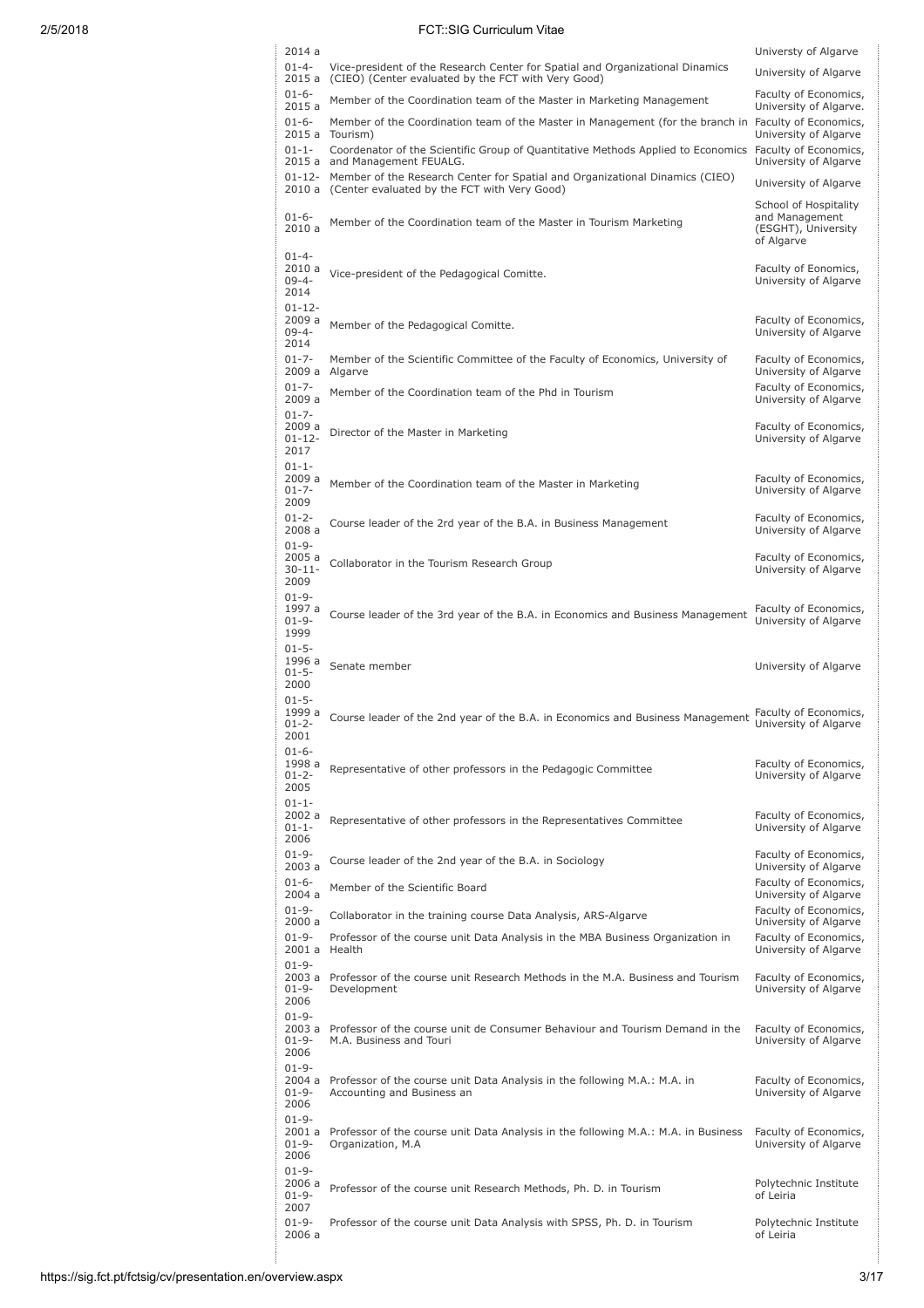| $01 - 10 -$<br>1993 a<br>Professor of the following course units: Mathematics I and II, Econometrics I,<br>Faculty of Economics,<br>$01 - 12 -$<br>Operational research<br>University of Algarve<br>1997<br>$01 - 9 -$<br>1998 a<br>Course leader professor of the course unit de Probabilities and Statistics (B.A. in<br>Faculty of Economics,<br>$01 - 9 -$<br>Economics and B.<br>University of Algarve<br>1999<br>$01 - 9 -$ |
|-----------------------------------------------------------------------------------------------------------------------------------------------------------------------------------------------------------------------------------------------------------------------------------------------------------------------------------------------------------------------------------------------------------------------------------|
|                                                                                                                                                                                                                                                                                                                                                                                                                                   |
|                                                                                                                                                                                                                                                                                                                                                                                                                                   |
| 1999 a<br>Course leader professor of the course unit Statistics II (B.A. in Economics and<br>Faculty of Economics,<br>$01 - 9 -$<br>B.A. in Business Man<br>University of Algarve<br>2000                                                                                                                                                                                                                                         |
| $01 - 9 -$<br>2003a<br>Faculty of Economics,<br>Professor of the course unit Quantitative Methods II (B.A. in Sociology)<br>$01 - 9 -$<br>University of Algarve<br>2005                                                                                                                                                                                                                                                           |
| $01 - 9 -$<br>2004a<br>Course leader professor of the course unit Statistics I (B.A. in Business<br>Faculty of Economics,<br>$01 - 9 -$<br>Management)<br>University of Algarve<br>2006                                                                                                                                                                                                                                           |
| $01 - 9 -$<br>Course leader professor of the course unit Quantitative Methods III (B.A. in<br>2003a<br>Faculty of Economics,<br>Sociology)<br>University of Algarve<br>$01 - 9 -$<br>2007                                                                                                                                                                                                                                         |
| $01 - 9 -$<br>Course leader professor of the course unit Statistics (B.A. in Business<br>Faculty of Economics,<br>2006 a<br>Management) (theoretical and<br>University of Algarve                                                                                                                                                                                                                                                 |
| $01 - 3 -$<br>1993 a<br>Faculty of Economics,<br>Monitor<br>$01 - 9 -$<br>University of Algarve<br>1993                                                                                                                                                                                                                                                                                                                           |
| $01 - 10 -$<br>1993 a<br>Faculty of Economics,<br>Assistant Lecturer<br>University of Algarve<br>$01 - 12 -$<br>1997                                                                                                                                                                                                                                                                                                              |
| $01 - 12 -$<br>1997 a<br>Faculty of Economics,<br>Lecturer<br>$01 - 6 -$<br>University of Algarve<br>2004                                                                                                                                                                                                                                                                                                                         |
| $01 - 9 -$<br>Faculty of Economics,<br><b>Assistant Professor</b><br>2004a<br>University of Algarve                                                                                                                                                                                                                                                                                                                               |

## 4. Area of scientific activity

 $01-9-$ 

Quantitative methods applied to Economics and Management Sciences (PdD and Agregation field).

Main areas of application: Management (Marketing), Tourism, Psychology

Quantitative methods more frequently explored: econometric models for sectional data (multiple regression,<br>discrete choice models, path analysis), panel data analysis and multivariate statistics (principal components<br>analy methods for qualitative data: correspondence analysis and categorical principal components analysis).

Member of the Research Center for Spatial and Organizational Dinamics (CIEO) (Center evaluated by the FCT with Very Good)

5. Present research interest

### Domain of specialization

Quantitative methods applied to Economics and Management Sciences - Statistics.

Member of the Research Center for Spatial and Organizational Dinamics (CIEO) (Center evaluated by the FCT with Very Good)

### Current research interests

Applications of multivariate statistics in Tourism, Marketing and Psychology.

Special interest in:

Consumer behaviour models

Econometric models for discrete dependent variable (logit regression, probit regression, multinomial regression). Models for Panel data. Structural equation models with latent variables.

Quantitative methods for qualitative data (correspondence analysis and categorical principal components analysis).

## Other professional interests/activities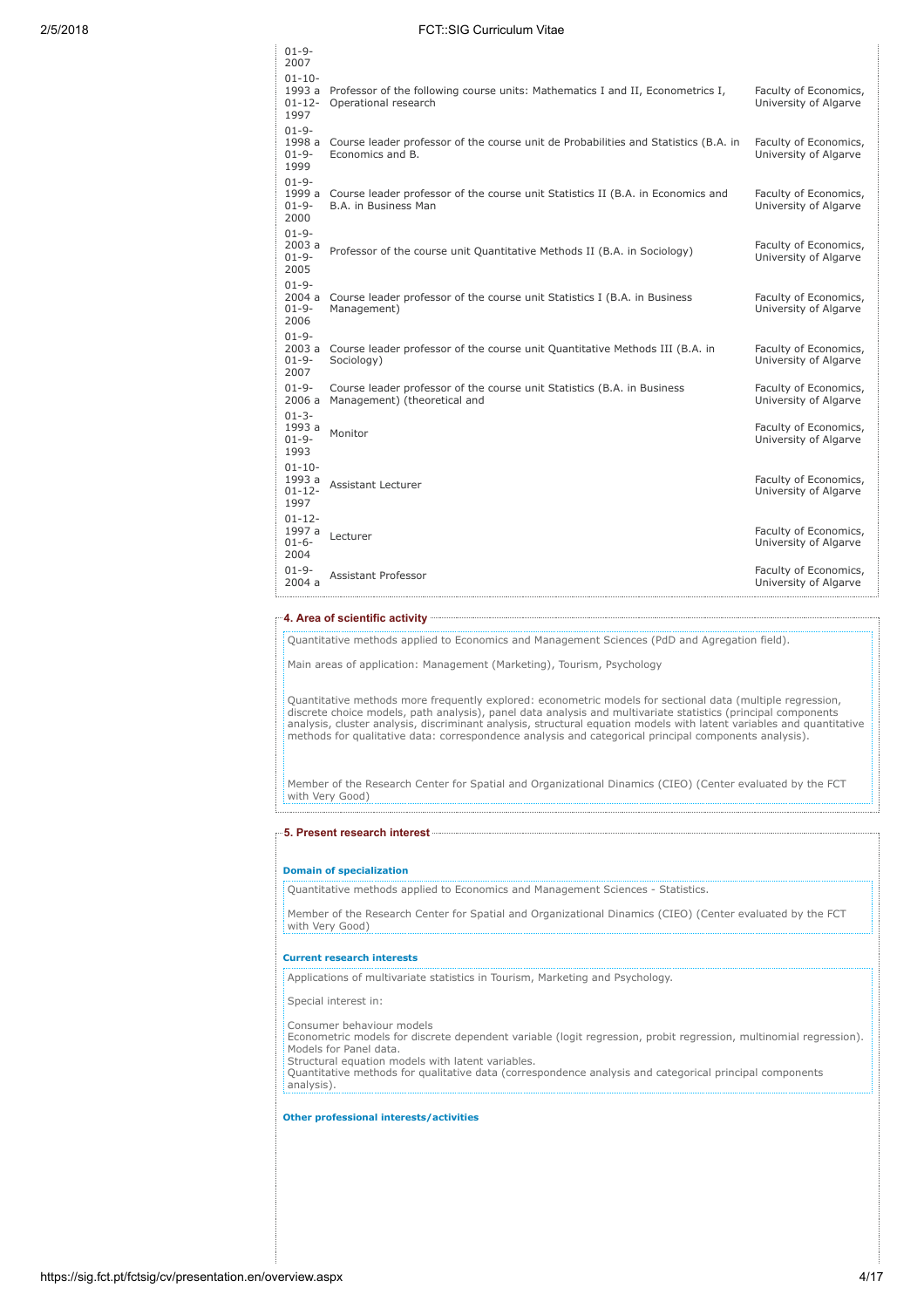| Courses attended:<br>06/2016 and 07/2017: Modelos de Ecuaciones Estructurales baseados en la Varianza: Partial Least Squares (PLS)<br>para Investigadores en Ciencias Sociales-Univ. Sevilha<br>06/2015:Pre and Post-conference Workshop of the 2nd International Symposium on Partial Least Squares Path |  |
|-----------------------------------------------------------------------------------------------------------------------------------------------------------------------------------------------------------------------------------------------------------------------------------------------------------|--|
| Modeling-Univ. Sevilha<br>01/2015: Sectional and Panel Data using Stata (Linear and Nonlinear Models)-UALG<br>03/2012: Introdução à Análise de Dados em R-Instituto Politécnico Tomar                                                                                                                     |  |
| 06/2011: Modelos de Equações Estruturais-Univ. Évora<br>01/2011:Using IBM Text Analysis for Surveys-UALG<br>04/2009: MBiplot Methods: Applications to Health and Tourism-UALG                                                                                                                             |  |
| 01/2009: Indirect Sampling, Catolic Univ.-Porto<br>03/2008: Time Series Analysis with Eviews-Setubal<br>03/2008: Structural Equation Modelling-Setubal                                                                                                                                                    |  |
| 01/2007: Advanced data analysis-UALG<br>07/2006: Statistic and Econometric Modelling with STATA, ISEF-Lisbon<br>02/2004: Forecasting Economic Variables-UALG                                                                                                                                              |  |
| 09/2001: Empirical Modelling of Consumer Choice-UALG                                                                                                                                                                                                                                                      |  |
| Phd Theses (ongoing):                                                                                                                                                                                                                                                                                     |  |
| Candidate: Sérgio da Borralha                                                                                                                                                                                                                                                                             |  |
| Thesis title: Professional Satisfaction of Hotel Employees. The Effect of Personal and Organizational Variables<br>(Satisfação dos profissionais de hotelaria. Estudo de relações com variáveis pessoais e organizacionais).<br>Phd programme in Psychology                                               |  |
| Candidate: Rayil Alipourianzadeh<br>Thesis title: The Effects of Customer Equity and Emotion on Tourists' Satisfaction and Loyalty<br>Phd programme in Tourism                                                                                                                                            |  |
| Candidate: Jose Tasso Bragança<br>Thesis title: Exploring Perceived Brand Globalness vs Perceived Brand Localness                                                                                                                                                                                         |  |
| A case in the Algarve<br>Phd programme in Tourism                                                                                                                                                                                                                                                         |  |
| Candidate: Rafaela Dias Matavelli<br>Thesis title: The role of Positive Psychology in the Study of the Psychological Impact of the Financial Crisis (A<br>Psicologia Positiva no Estudo do Impacto Psicológico da Crise Financeira)<br>Phd programme in Psychology                                        |  |
| Phd Theses (concluded):<br>Author: Manuel Alector Ribeiro<br>Thesis title: Residents' Attitudes Towards Sustainable Tourism in Cape Verde:                                                                                                                                                                |  |
| Antecedents, Consequences and Moderator effects<br>Phd programme in Tourism<br>Conclusion year: 2017                                                                                                                                                                                                      |  |
| Author: Rosislene Fontana<br>Thesis title: Tourism Destination Management: The Role of Public and Private Organizations (Gestão de Destinos<br>Turísticos: O Papel das Organizações Públicas e Privadas)<br>Phd programme in Tourism<br>Conclusion year: 2017                                             |  |
| Author: Ana Cláudia Campos.<br>Thesis title: Co-Creation of Tourist Experience: Attention, Involvement and Memorability.<br>Phd programme in Tourism<br>Conclusion year: 2016                                                                                                                             |  |
| Author: Joice Lavandoski.<br>Thesis title: The Wine Companies and the Development of Wine Tourism (As Empresas Vitivinícolas e o<br>Desenvolvimento do Enoturismo)<br>Phd programme in Tourism<br>O Caso da Região do Alentejo, Portugal.<br>Conclusion year: 2015                                        |  |
| Author: Edgar Teles Marques Salgado Lameiras.<br>Thesis title: The Wine tourist Profile - The Portuguese Case (O Perfil do Enoturista - O Caso Português).<br>Phd programme in Tourism<br>Conclusion year: 2015                                                                                           |  |
| Author: Rita Leal.<br>Thesis title: The Psychological Impact of the Financial Crisis (O Impacto Psicológico da Crise Financeira).<br>Phd programme in Psychology<br>Conclusion year: 2015                                                                                                                 |  |
| Author: Nelson Manuel da Silva Matos.<br>Thesis title: The Impacts of Tourism Experiences in the Destination Image.<br>The Marketing Perspective.<br>Phd programme in Tourism<br>Conclusion year: 2015                                                                                                    |  |
| Author: Manuel Vong.<br>Thesis title: Turismo em Timor Leste: Contributos nara um Desenvolvimento Sustentável                                                                                                                                                                                             |  |

https://sig.fct.pt/fctsig/cv/presentation.en/overview.aspx 5/17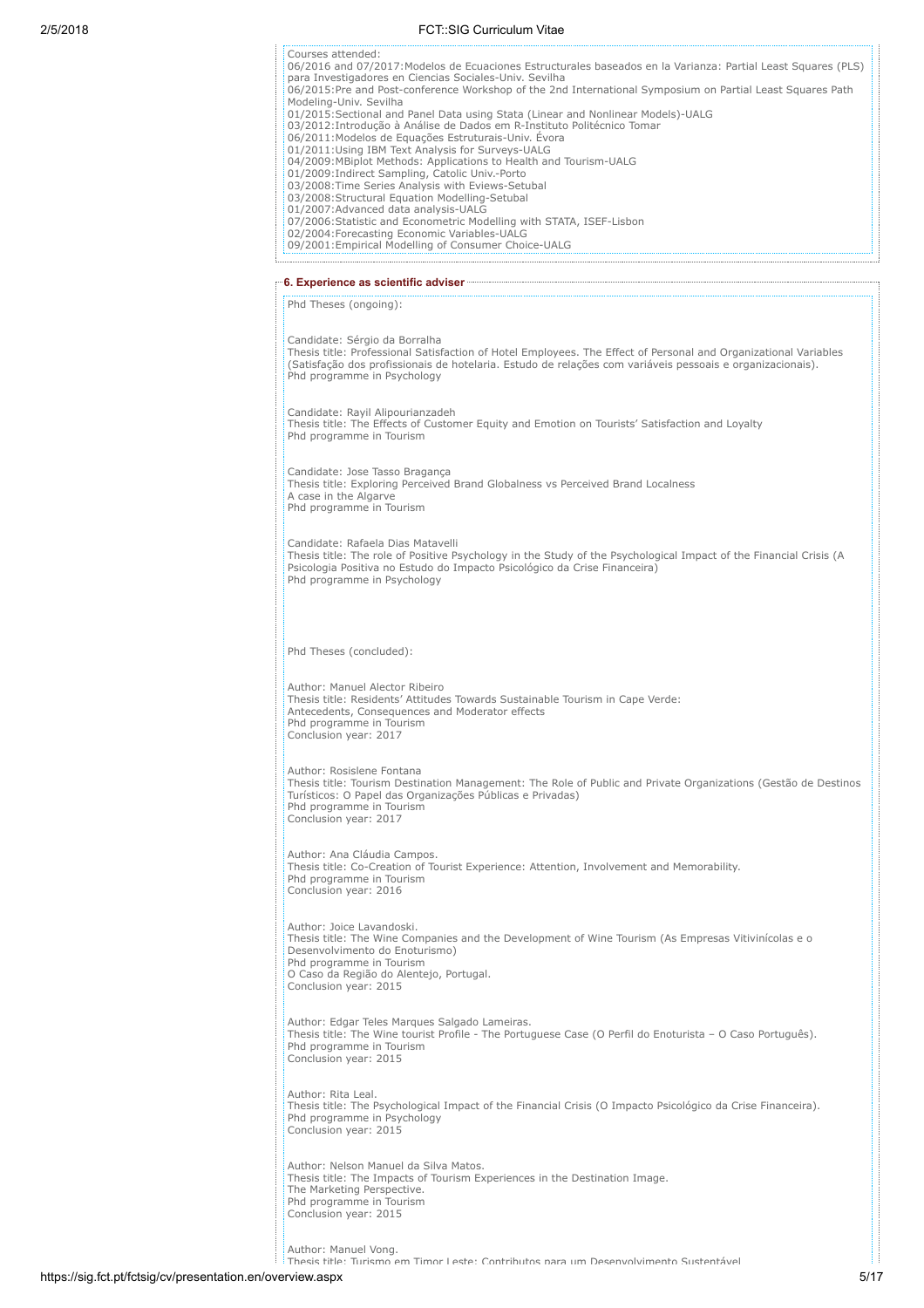| 2/5/2018 | <b>FCT::SIG Curriculum Vitae</b>                                                                                                                                                                                                                                                                                                                      |
|----------|-------------------------------------------------------------------------------------------------------------------------------------------------------------------------------------------------------------------------------------------------------------------------------------------------------------------------------------------------------|
|          | media utile, i umanno em i minor ecace, continuatoa pura um praemorminento quacenturen.<br>Phd programme in Tourism<br>Conclusion year: 2014                                                                                                                                                                                                          |
|          | Author: Dora Lúcia Agapito.<br>Thesis title: The Role of Sensescapes in Tourist Experiences in Rural Areas.<br>Phd programme in Tourism<br>Conclusion year: 2013                                                                                                                                                                                      |
|          | Author: Ana Isabel da Silva Aço Renda.<br>Thesis title: Residents perceptions on the Impact of Tourism on Their Quality of Life: The Case of the<br>Municipality of Loulé. (A Percepção dos Residentes sobre o Impacto do Turismo na sua Qualidade de Vida: O<br>Caso do Concelho de Loulé).<br>Phd programme in Tourism<br>Conclusion year: 2013     |
|          | Author: Sofia Teixeira Eurico.<br>Thesis title: The Professional Insertion of Graduates of Higher Education in Tourism (A Inserção Profissional de<br>Diplomados do Ensino Superior em Turismo).<br>Phd programme in Tourism<br>Conclusion year: 2011.                                                                                                |
|          | Author: Celísia Baptista.<br>Thesis title: The Influence of Financial Restrictions and the Surrounding Environment on Corporate Investment<br>Decisions (A influência das Restrições Financeiras e do Ambiente Envolvente nas Decisões de Investimento das<br>Empresas).<br>Phd programme in Management<br>Conclusion year: 2010.                     |
|          | Master Dissertations (concluded):                                                                                                                                                                                                                                                                                                                     |
|          | Dissertation author: Carolina Costa Nunes.<br>Dissertation title: The attachment-aversion relationship in the case of toothpaste marks. The perspective of<br>university students (A relação attachment-aversion no caso das marcas de dentífrico. Uma perspetiva dos<br>estudantes universitários)<br>Conclusion year: 2017 (waiting for discussion) |
|          | Dissertation author: Liliya Arslanova.<br>Dissertation title: The Influence of Politics in the Perceptions of Russia<br>as a Tourism Destination: The Perspective of the Portuguese Market.<br>Conclusion year: 2016                                                                                                                                  |
|          | Dissertation author: Till Maximilian Schuh.<br>Dissertação: The Destination Image of "España Verde" Among<br>Young German People.<br>Conclusion year: 2016                                                                                                                                                                                            |
|          | Dissertation author: Veranika Novik.<br>Dissertation title: The Impact of Gender Differences on Consumer-brand<br>Relationships<br>Conclusion year: 2016                                                                                                                                                                                              |
|          | Dissertation author: Tânia Sofia Martins Gonçalves.<br>Dissertation title: Nursing Typologies: Impact on Portuguese Health Outcomes (Dotações de Enfermagem:<br>Impacto nos Resultados em Saúde Portuguesas)<br>Conclusion year: 2015                                                                                                                 |
|          | Dissertation author: Rita Almeida.<br>Dissertation title: Profile of Consumers of Products and Services<br>Related to Company Animals in Veterinary Clinics (Caracterização dos Consumidores de Produtos e Serviços<br>Relacionados com Animais de Companhia nas Clinicas Veterinárias)<br>Portuguesas<br>Conclusion year: 2015                       |
|          | Dissertation author: Joana Teresa.<br>Dissertation title: Gastronomic experience and loyalty to the tourist destination:<br>a possible relationship? (Experiência gastronómica e lealdade ao destino turístico:<br>uma relação possível?)<br>Conclusion year: 2015                                                                                    |
|          | Dissertation author: João Barbosa.<br>Professional activity report: Leading Business Teams (Lidera Equipas Comerciais).<br>Mestrado em Marketing (FEUALG).<br>Conclusion year: 2015                                                                                                                                                                   |
|          | Dissertation author: Fabia Hanna Frank.<br>Dissertation title: The Characterization of Surf Tourists in the Algarve.<br>Conclusion year: 2014                                                                                                                                                                                                         |
|          | Dissertation author: Sónia Fontinha.<br>Dissertation title: The impact of the Increase of Moderating Rates on the Gastroenterology service of the Faro<br>Hospital (O Impacto do Aumento das Taxas Moderadoras no Serviço de Gastroenterologia do Hospital de Faro).<br>Conclusion year: 2014                                                         |
|          | Dissertation author: Andrea Ferreira Saraiva.<br>Dissertation title: Corporate Social Marketing: Um Estudo de Caso no Sector da Energia Elétrica.<br>Conclusion year: 2013                                                                                                                                                                            |
|          | Dissertation author: Rui Manuel Fuzeta.<br>Dissertation title: Company Luzdoc - International Medical Service (Empresa Luzdoc - Serviço Médico<br>Internacional).<br>Conclusion year: 2013                                                                                                                                                            |
|          | Dissertation author: Milene Custódio Grenhas.<br>Diccortation title: Motivations and norsentions of Mod Eostival's visitors (Motivações o norseções dos visitantos                                                                                                                                                                                    |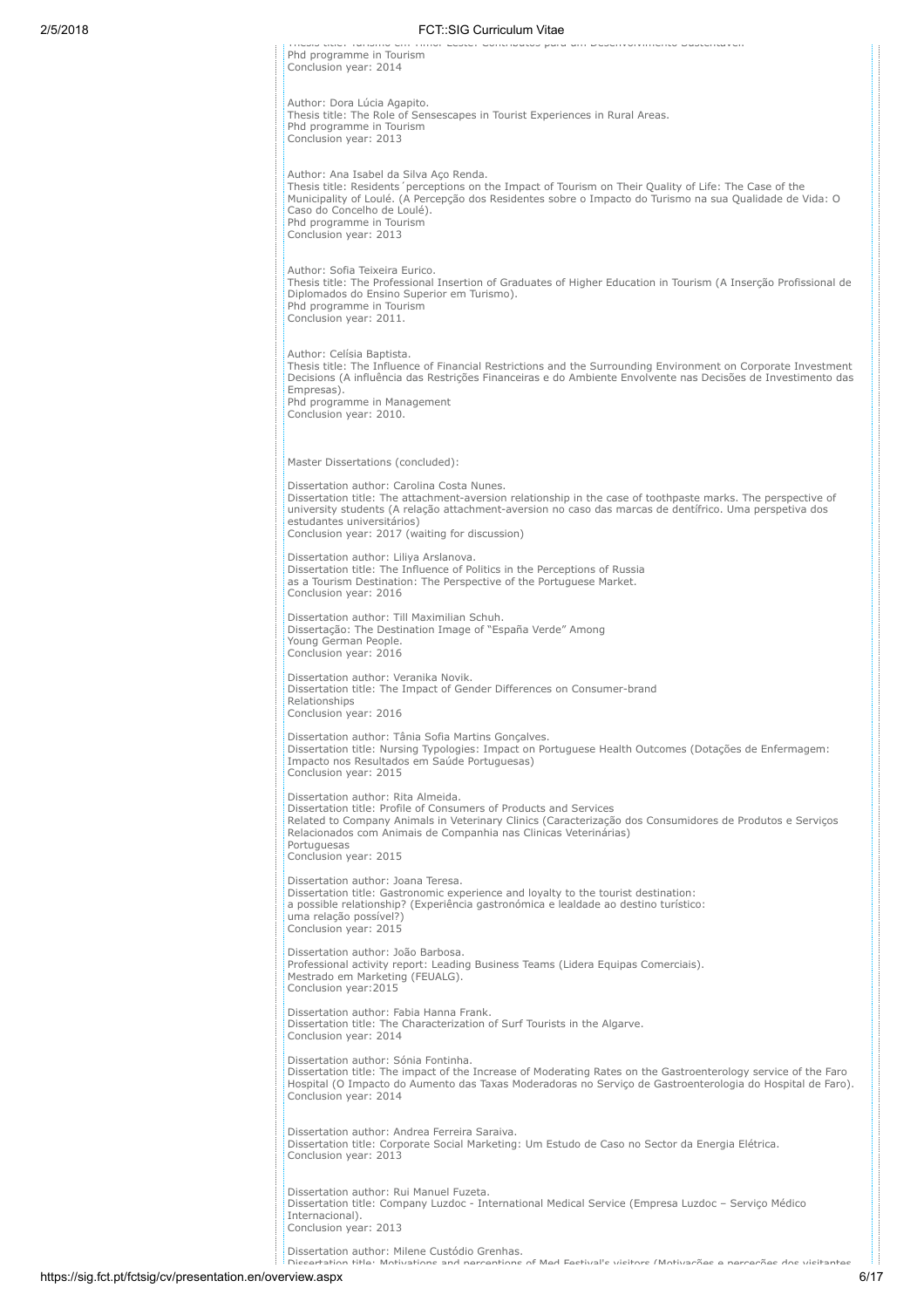Dissertation title: Motivations and perceptions of Med Festival s visitors (Motivações e perceções dos visitantes do Festival Med). Conclusion year: 2013 Dissertation author: Iduardina Pereira de Azevedo. Dissertation title: Satisfaction and Loyalty in the Sale of Automobiles: Conditioning Factors (Satisfação e Fidelização na Venda de Automóveis: Fatores Condicionantes). Conclusion year: 2013

Dissertation author: Tatiana Rocha Abade. Dissertation title: Marketing Relacional na Banca: Satisfação e Fidelização. Conclusion year: 2013

Dissertation author: Regivaldo da Silva Santana.

Dissertation title: The Relationship of Medical Information and Marketing Actions: Its Influence on Medication<br>Prescription (O Relacionamento Médico-Delegado de Informação Médica e as Acções de Marketing: sua Influência<br>no Conclusion year: 2013

Dissertation author: Elsa Cristina Sousa Viegas. Dissertation title: Motivations, Satisfaction and Loyalty in Events: The Case of Motorcycle Concentration in Faro (Motivações, Satisfação e a Fidelização nos Eventos: O Caso da Concentração de Motos de Faro). Conclusion year: 2012

Dissertation author: Dora Lúcia Miguel Agapito. Dissertation title: Intentional Image and Public Image. Case study - the Image of the City of Lagos (Imagem Intencional e Imagem pública. Caso de estudo – a Imagem da Cidade de Lagos). Conclusion year: 2010

Dissertation author: Manuel Alector Ribeiro. Dissertation title: Residents' attitudes towards the tourism develpment in Cape Verde (A Atitude dos Residentes para o Desenvolvimento do Turismo em Cabo Verde). Conclusion year: 2009

Dissertation author: Ängelo José Lopes Teixeira.<br>Dissertation title: Socio-Economic Typology of the Parishes of the Algarve Region - 1991 to 2001<br>(Tipologia Sócio-Económica das Freguesias da Região do Algarve - 1991 a 2001 Conclusion year: 2007

### 7. Participation in R&D projects

| Participação em projectos de investigação (coordenador/membro de equipas) |  |
|---------------------------------------------------------------------------|--|
|                                                                           |  |

Since 2014: Research project: Regional development, public policies and competitiveness in tourism: a study of Costa Verde and Mar (SC), Serra Gaúcha (RS) and Jijoca Litoral de Jericoacoara (CE) (Desenvolvimento Regional, políticas públicas e competitividade no turismo: estudo dos casos da Costa Verde e Mar (SC), Serra Gaúcha (RS) e do Litoral de Jijoca de Jericoacoara (CE)). Funding entity CAPES/MI - Edital nº 055/2013 - Pró-Integração 3159/2013. Task: Research assistant.

2013-2015: Research project: Development of a Reference Model for Quality Management in Portuguese and Brazilian Destinations (Desenvolvimento de um Modelo de Referência para a Gestão da Qualidade nos Destinos Portugueses e Brasileiros). Funding entity: CAPES/ FCT. Task: Research assistant.

2009-2013: Research project: Modeling and Monitoring Quality in Tourism Destinations (Modelação e Monitorização da Qualidade nos Destinos Turísticos). Funding entity: Caixa Geral de Depósitos e Universidade do Algarve. Task: Research assistant.

2009-2011: Research project: Understanding Resident's Attitudes Towards the Development of Tourism in the<br>Spanish Province of Huelva and the Portuguese Region of Algarve – Programa de acções integradas Luso-<br>Espanholas. Fu

2008: Research project: Characterization of Ecotourism in the Algarve (Caracterização do Ecoturismo no Algarve). Funding entity:Almargem. Task: Research assistant.

2007: Research project: Habits and Cultural Practices of Residents in the Algarve (Hábitos e Práticas Culturais dos Residentes no Algarve).Funding entity: Delegação Regional do Ministério da Cultura. Task: Research assistant.

2007: Research project: A Strategic Plan for the Theater of Figuras (Um Plano Estratégico para o Teatro das Figuras). Funding entity: Teatro Municipal de Faro. Task: Research assistant.

2005/2006: Research project: Avaliação Integrada do Evento Faro 2005, Capital Nacional da Cultura. Funding entity: Delegação Regional do Ministério da Cultura. Task: Research assistant.

2004/2005: Research project: Destino Turístico Arade – Uma Estratégia de Intervenção. Funding entity: CCR Algarve. Task: Research assistant.

| 8. Prizes and awards received |                                                                                                                                                                                   |                                                                                                                                              |
|-------------------------------|-----------------------------------------------------------------------------------------------------------------------------------------------------------------------------------|----------------------------------------------------------------------------------------------------------------------------------------------|
| Year                          | Name of the prize or award                                                                                                                                                        | <b>Promoting entity</b>                                                                                                                      |
| 2017                          | "Best Article of the Year 2016", with<br>the paper Co-creation Experiences:<br>Attention and Memorability,<br>published in the Journal of Travel &<br>Tourism Marketing (with Ana | Cláudia Campos and Júlio Mendes) Martin Oppermann Memorial Award<br>from the International Society of<br>Travel & Tourism Educators (ISTTE). |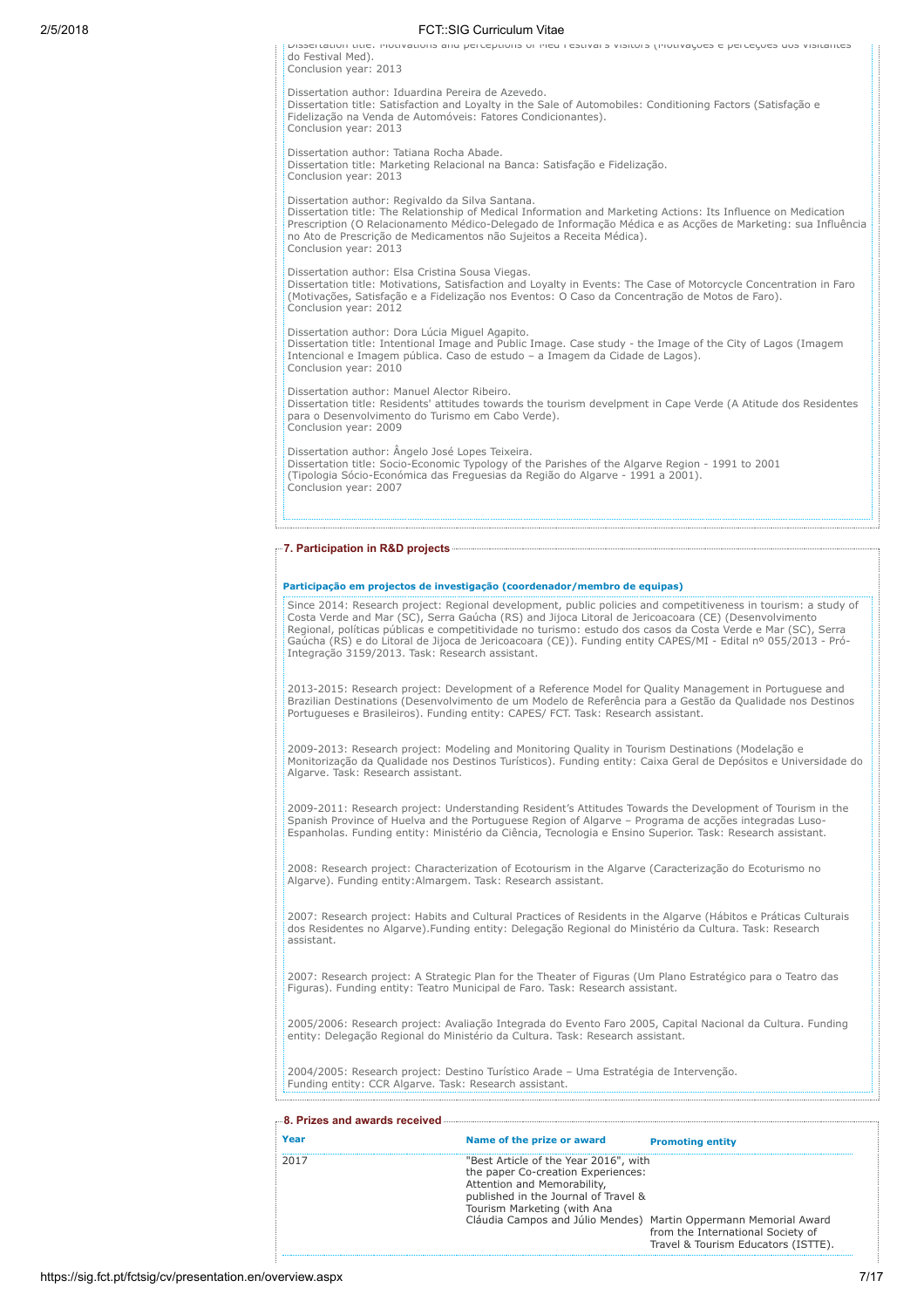| 2017 | "Best paper presented at the<br><b>International Congress on</b><br>Interdisciplinarity in Social and<br>Human Sciences", 5-6 May, 2016.<br>Article: Analysis of the Attachment-<br>Aversion modelof consumer brand<br>relationship (with Novik, V, and<br>Guerreiro. M.). | CIEO, Research Center for Spatial<br>and Organizational Dynamics, UALG             |
|------|----------------------------------------------------------------------------------------------------------------------------------------------------------------------------------------------------------------------------------------------------------------------------|------------------------------------------------------------------------------------|
| 2016 | "Best paper presented at the<br><b>International Congress on</b><br>Interdisciplinarity in Social and<br>Human Sciences", 5-6 May, 2016.<br>Article: Nature-based Tourism in the<br>Algarve: A fact or a Myth? (with<br>Guerreiro. M. and J. Mendes)                       | CIEO Research Center for Spatial<br>and Organizational Dynamics, UALG              |
| 2013 | CIEO Productivity Award, based on<br>the productivity achieved in 2012                                                                                                                                                                                                     | CIEO Research Center for Spatial<br>and Organizational Dynamics, UALG              |
| 2012 | "Best paper presented at the<br>Touriam and Management Studies<br>(TMS) International Conference<br>2012". Article: Fatores Moderadores<br>da Dependência do Investimento<br>Relativamente à Liquidez Interna<br>(with Baptista, C. and Matias, M.)                        | <b>TMS-Management Studies</b><br>International Conference 2012.                    |
| 2008 | "Ceratonia Award 2007/2008" for<br>the project: Modelação e<br>Monitorização da Qualidade nos<br>Destinos Turísticos (participant in<br>the project)                                                                                                                       | Caixa Geral de Depósitos                                                           |
| 2008 | "Outstanding Paper Award 2008<br>published in International Journal of<br>Culture, Tourism and Hospitality".<br>Article: Why People Travel to Exotic<br>Places (with Correia, A.)                                                                                          | Emerald Literati Network                                                           |
| 2002 | Merit award "Best student of M.A.,<br>Economic and Business Sciences<br>2002"                                                                                                                                                                                              | Quantitative Methods Department,<br>Faculty of Economics, University of<br>Algarve |
|      |                                                                                                                                                                                                                                                                            |                                                                                    |

# 9. Published works

Livros (autor)

Pinto, P. (2016) Modelos de Equações Estruturais com Variáveis Latentes – Fundamentos da Abordagem Partial Least Squares, Lisboa: Bnomics (ISBN: 978-989-713-159-2).

Pinto, P. (2015) Introdução à Análise Estatística, Vol 1, 1ª Edição. Faro: Sílabos e Desafios (ISBN: 978-989- 99114-9-9).

Pinto, P. (2015) Introdução à Análise Estatística, Vol 2, 1ª Edição. Faro: Sílabos e Desafios (ISBN: 978-989- 98122-4-6).

Mendes, J., Guerreiro, M. and P. Valle (2013) Events and Tourism Destination Image, Saarbrücken, Germany, Lambert Academic Publishing. (ISBN: 978-3659493881)

Renda, A., Mendes, J. and P. Valle (2010) Residents' Perception of Tourism Impacts on Quality of Life: The Case of an Emergent Rural Tourism Area in the Algarve, Saarbrücken, Germany, Lambert Academic Publishing. (ISBN: 978-3838353876)

Silva, J., Mendes, J., Guerreiro, M. e P. Valle (2005) O Destino Turístico ARADE. Uma Estratégia de Intervenção. Auditoria de Recursos e Produtos. Avaliação da Qualidade no Destino, Portimão, Agência do Arade.

**Livros (editor)**<br>Pinto, P. (2017) (Editor) Journal of Spatial and Organizational Dynamics, Vol. V. Faro: University of Algarve.<br>CIEO–Research Centre for Spatial and Organizational Dynamics (Nº 1-4; ISBN: 2183-2912).

Jesus, S. and Pinto, P. (Editors) (2017) Book of Proceedings of the II International Congress on<br>Interdisciplinarity in Social and Human Sciences. Faro: University of Algarve. CIEO–Research Centre for Spatial<br>and Organizat

Pinto, P. (2016) (Editor) Journal of Spatial and Organizational Dynamics, Vol. IV. Faro: University of Algarve. CIEO–Research Centre for Spatial and Organizational Dynamics. (Nº 1-4; ISBN: 2183-1912).

Jesus, M., Alcoforado, E., Jesus, S. N., Pinto, P e Baptista, C. (Editors) (2016). Gestão de Recursos Humanos: Questões Atuais. Faro: Universidade do Algarve (pp. 1-355. ISBN: 978-989-9472-95-3).

Pinto, P. (2016) (Editor) Journal of Spatial and Organizational Dynamics, Vol. IV. Faro: University of Algarve. CIEO–Research Centre for Spatial and Organizational Dynamics (Nº 1-4; ISBN: 2183-1912).

Jesus, S. and P. Pinto (2016) (Editors) Book of Proceedings of the International Congress on Interdisciplinarity in Social and Human Sciences, 5-6 May 2016, University of Algarve, Faro, Portugal (ISBN: 978-989-8472-82- 3).

Pinto, P. (2015) (Editor) Journal of Spatial and Organizational Dynamics, Vol. III. Faro: University of Algarve.<br>CIEO–Research Centre for Spatial and Organizational Dynamics (№ 1-4; ISBN: 2183-1912). Capítulos de livros

Campos, A.C., Mendes, J., Valle, P. and N. Scott (2017). Attentive Tourists: The Importance of Co-created Experiences. In Scott, N., Gao, J. and J. Ma (eds.), Visitor Experience Design. Cabi International (93-109).

Silva, J., Agapito, D. and P. Pinto (2017). Sustainability and Governance in Measuring the Quality of Tourist Destinations. An Application in the Algarve, Portugal. In Scott, N., Niekerk, M. and M. Martino (eds), Transfer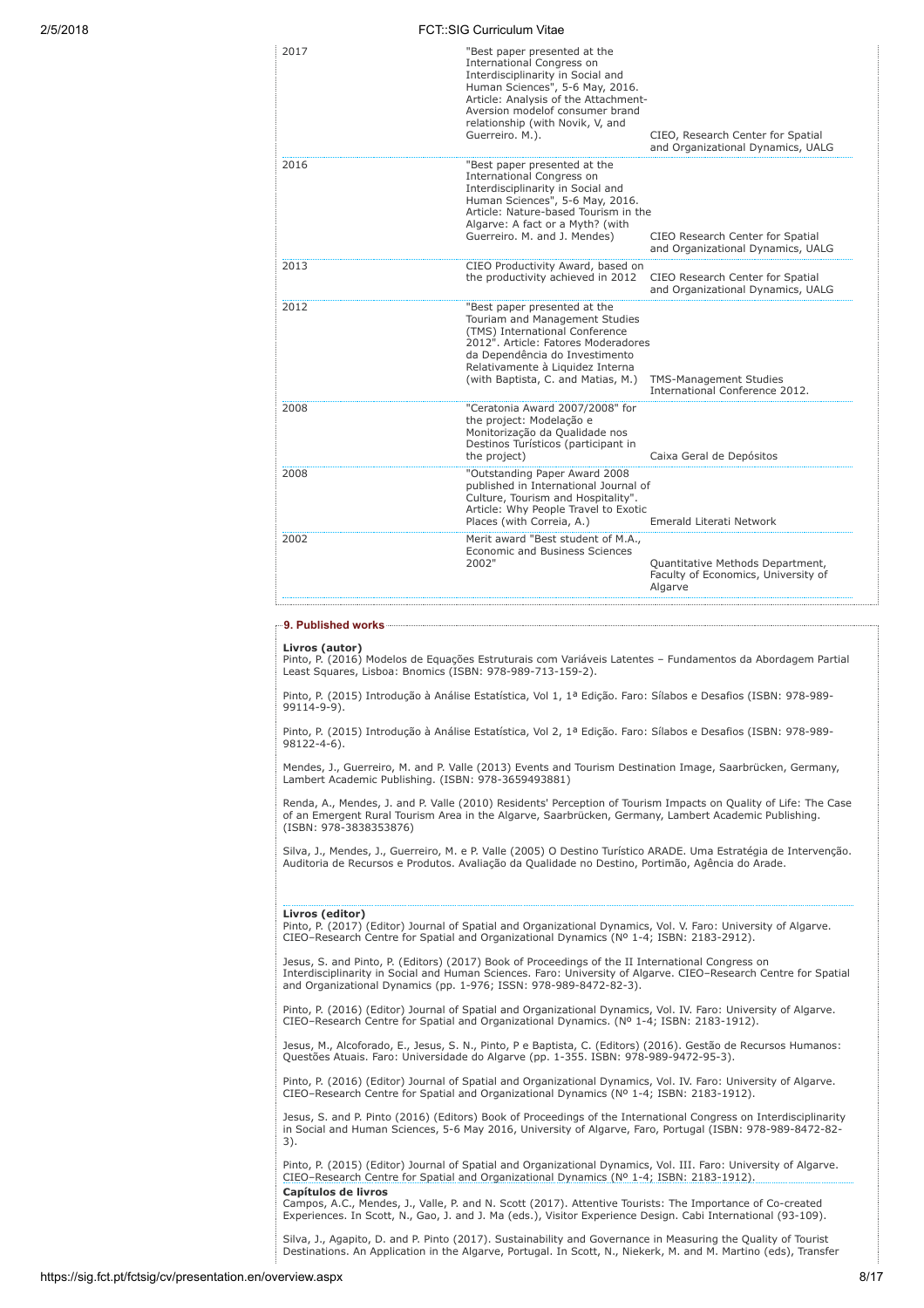Knowledge to and within Tourism: Academic, Industry and Government Bridges (Bridging Tourism Theory and Practice, Volume 8). Emerald Publishing, Chapter 14, 221-237.

Schuh, T., Agapito, D. and P. Pinto (2016). Espana Verde": Tourism Destination Image among German Facebook Users. In Rodrigues, J.; Ramos, C..; Cardoso, P.; Henriques, C. (eds), Handbook of Research on Technological Developments for Cultural Heritage and eTourism Applications, IGI Global (284-311).

Matavelli, R., Jesus, S., Pinto, P., & Viseu, J. (2016). Financial crisis and life satisfaction. In Prospecting interdisciplinarity in Health, education and social sciences: theory and practice. Chapter XXVII. The Association for Qualitative and Intercultural Studies in Psychology (281-291).

Mota, M., Guerreiro, M and P. Pinto (2016). World Heritage Site brand and Tourism: an approach to Historic Centre of São Luís, Brazil. In Henriques, C., Moreira, M. C. and P. B. César (eds). Tourism & History – World Heritage of UNESCO in Ibero-American space. Universidade do Minho. Centro de Investigação em Ciências Sociais, 289-316.

Valle. P. O. (2016). Causal Model, Tourism. In Jafari, J, and H. Xiao (eds), Encyclopedia of Tourism, Springer International Publishing, 1-2 (ISBN: 978-3-319-01669-6\_26-1).

Ribeiro, M. A., Valle, P. and J. A. Silva (2016). Tourism and Job creation: Lessons from Cape Verde Islands. In M. Novelli (Ed.), Tourism and Development in Sub-Sahara Africa (36-38). London: Routledge. (ISBN 9780415812344)

Ribeiro, M. A., Valle, P. and J. Silva (2015) Residents' Attitudes Towards Tourism Development in Cape Verde<br>Islands. In K. Meyer-Arendt and A. Lew (eds.) Understanding Tropical Coastal and Island Tourism<br>Development. Rout

Vong, M., Valle, P. e J. Silva (2014) Turismo em Timor Leste: Presente e Futuro. In Costa, C., Brandão, F., Costa, R. e Z. Breda (eds), Turismo nos Países Lusófonos: Conhecimento, Estratégia e Territórios, Escolar Editora, 399-410. (ISBN: 9789725924112)

Renda, A., Mendes, J. and P. Valle (2014) Well-being in SPAS: Residents and Tourists' Perspectives. In Joukes, V., Lourenço-Gomes, L. and A. Marta-Costa (eds). Sustainable Medical and Wellness Destinations: Client-, Result- and Innovation-Focussed Case Studies. Vila Real, UTAD, 81-92 (ISBN: 978-989-704-162-4)

Rebelo, E., Valle, P and R. Nunes (2014) Testing Serial Correlation using the Gauss-Newton Regression. New Advances in Statistical Modeling and Applications, Springer, Studies in Theoretical and Applied Statistics, 65-72 (ISBN: 978-3-319-05322-6)

Matos, N., Mendes, J. E P. Valle (2013) Sun, Beach, Food and Friendliness: An Exploratory Study of the Algarve's Tourism Destination Image. In Santos, J., Serra, F. e P. Águas (eds), Strategies in Tourism Organizations and Destinations, Universidade do Algarve, 115-128. (ISBN: 978-989-8472-41-0)

Valle, P., Silva, J. A., Mendes, J. and M. Guerreiro (2011) Tourist Satisfaction and Destination Loyalty Intention. In J. A. Seba (ed.), Tourism and Hospitality: Issues and Developments, 54-75 (ISBN: 978-1-926692-91-3)

Valle, P., Correia, A. and E. Rebelo (2010) Determinants of Tourism Return Behaviour. In Silva, J., Jafari, J. and N. Scott (eds), Tourism Development and Management, Faro, University of Algarve, Chapter 4, 71-92.

Mendes, J., Valle, P. and M. Guerreiro (2010) Destination Image and Events: A Structural model for Algarve. In Silva, J., Jafari, J. and N. Scott (eds), Tourism Development and Management, Faro, University of Algarve, Chapter 5, 95-116.

Agapito, D., Mendes, J. and P. Valle (2010) Destination Image: Perspectives of Tourists vs Residents. In Silva, Jafari, J. and N. Scott (eds), Tourism Development and Management, Faro, University of Algarve, Chapter 6, 117-140.

Mendes, J., Guerreiro, M. and P. Valle (2009) Sustainable Planning for Community Venues. In Event Management and Sustainability, UK, Cabi, 150-159.

Valle, P. e E. Rebelo (2009) Regressores Dummy e Codificações Alternativas. In Estudos III, Faro, Edição da FEUALG, 593-614.

Correia, A. e P. Valle (2009) Competitive Positioning of Golf: An Exploratory Examination of Algarve's Advantages. In Estudos III, Faro, Edição da FEUALG, 67-83.

Valle, P. e E. Rebelo (2005) Previsão com Regressores Dummy. In Estudos II, Faro, Edição da FEUALG, 755- 770.

Valle, P. e E. Rebelo (2004) Semelhanças entre Análise de Variância com Classificação Simples e Análise de Regressão com Variáveis Dummy. In Estudos I, Faro, Edição da FEUALG, 629-642.

Valle, P., E. Reis e J. Menezes (2003) The Relevance of the Communication Strategy in Encouraging Recycling Practices: An Application of Homals and Cluster Analysis. In Reis, E. e Hill, M.M. (eds), Temas em Métodos Quantitativos 3, Lisboa, Edições Sílabo, 37-60.

Artigos em revistas de circulação internacional com arbitragem científica

Campos, A., Mendes, J., Valle, P and N. Scott (2017) Co-creating animal-based tourist experiences: attention, involvement and memorability. Tourism Management, 63: 100-114.

Ribeiro, M. A., Pinto, P., and Silva, J. A. (2017) Examining the predictive validity of SUS-TAS model with maximum parsimony in a developing island country, Journal of Sustainable Tourism, 25 (10): 1-20.

Ribeiro, M. A., Pinto, P., Silva, J. A., and Woosnam, K. M. (2017) Residents attitudes and the adoption of protourism behaviour: the case of Island countries. Tourism Management, 61 (August), 523–537.

Ribeiro, M. A., Woosnam, K.M., Pinto, P., and Silva, J. A. (2017) Tourists Destination Loyalty through Emotional Solidarity with Residents: An integrative moderated mediation model. Journal of Travel Research. 1-17.

Vong, M., Pinto, P. and J. Silva (2017) Diaspora Tourism: The Case of Timor-Leste. Tourism. 65 (2), 218-233.

Agapito, D., Valle, P. and J. Mendes (2017) Tourists' memories, sensory impressions and loyalty: In loco and post-visit study in Southwest Portugal. Tourism Management, 58, 108-118.

Oliveira, F., Pintassilgo, P., Valle, P., Mendes, I and J. Silva (2017) Segmenting Visitors Based on Willingness to Pay for Recreational Benefits: The Case of Leiria National Forest. Tourism Economics, 23 (3), 680-691.

Arslanova, L., Agapito, D. and P. Pinto (2017) Tourism Destination Image of Russia in the Perspective of the Portuguese Market, Journal of Spatial and Organizational Dynamics, 5(2), 146-158.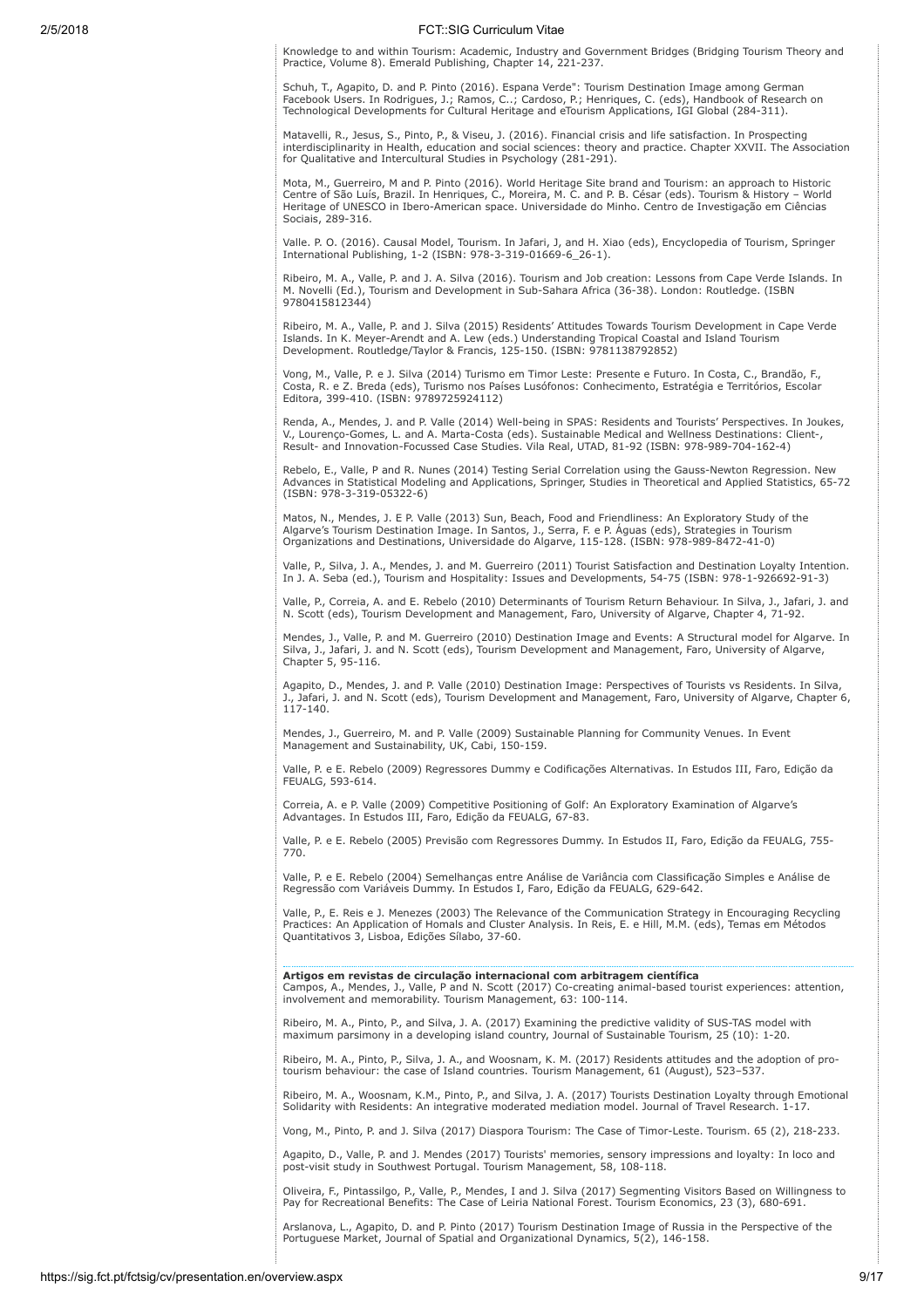Novik, V., Pinto, P. and M. Guerreiro (2017) Attachment-Aversion Model of Consumer-Brand Relationships in a Different Cultural Background, Journal of Spatial and Organizational Dynamics, 5(3),

Lança, M., Marques, F. and P. Pinto (2017) Liminality and the Possibilities for Sex and Romance at an International Bike Meeting: A Structural Modeling Approach. Tourism and Management Studies, 13(1), 18-26.

Lavandoski, J., Vargas-Sánchez, A., Pinto, P. and Silva, J. A. (2017) Indutores e efeitos do desenvolvimento do Enoturismo, Turismo – Visão e Ação, 19(3), 458-486.

Valle, P. and G. Assaker (2016) Using Partial Least Squares Structural Equation Modeling in Tourism Research: A Review of Past Research and Recommendations for Future Applications. Journal of Travel Research, 55(6) 695–708.

Campos, A., Mendes, J., Valle, P and N. Scott (2016) Co-creation Experiences: Attention and Memorability.<br>Journal of Travel & Tourism Marketing, 33(9),1309-1336. "Best Article of the Year 2016, published in the<br>Journal of

Agapito, D., Mendes, J., Valle, P. and Almeida (2016) The Sensory Dimension of Consumer Experiences in Rural Tourism Destinations. Tourismos, 11(4), 43-63.

Lavandoski, J., Vargas-Sánchez, A., Pinto, P. and Silva, J. A. (2016) Causes and effects of wine tourism development in organizational context: The case of Alentejo, Portugal. Tourism and Hospitality Research, 8(3), 266-284.

Lavandoski, J., Vargas-Sánchez, A., Pinto, P. and Silva, J. A. (2016) Causes and effects of wine tourism development in wineries: the perspective of institutional theory. International Journal of Wine Business Research, 28(3), 266 – 284.

Jesus, S., Leal, L., Valle, P., Matavelli, R., Pereira, J., Moura, D. and E. Greenglass (2016) Coping as a moderator of the influence of Economic Stressors on psychological health. Análise Psicológica, 34(4), 365-376.

Viseu, J., Jesus, S., Leal, R., Valle, P., Santos, S., Dias, R. and E. Matavelli (2016) The economic recession and mental health: Analysis of the Portuguese situation. Psicologia, Saúde & Doenças, 16(2), 174-186.

Borralha, S, Jesus, S., Pinto, P. e J. Viseu (2016) Job Satisfaction In Hotel Employees: A Systematic Review Of The Literature, Journal of Spatial and Organizational Dynamics, 4(1), 4-20.

Lameiras, E., Mendes, J., Pinto, P. e J. Silva (2016) A Segmentação do Enoturista. O Caso Português. Turismo – Visão e Ação, 18(3), 471-497. (ISSN: 1983-7151; Latindex)

Santos, J.T., Pinto, P. e M. Guerreiro (2016) O Contributo da Experiência Gastronómica para o Enriquecimento da Experiência Turística. Perspetivas de um Estudo no Algarve, Portugal. Turismo – Visão e Ação, 18(3), 498- 527.

Guerreiro. M., Pinto, P. and J. Mendes (2016) Nature-based Tourism in the Algarve: A fact or a Myth?. Journal of Spatial and Organizational Dynamics, IV(3), 265-277.

Borralha, S., Jesus, S. and P. Valle (2016) Hotel Employees: A Systematic Literature Review. Tourism and Management Studies, 12(1), 120-126.

Vargas-Sánchez, A., Valle, P., Mendes, J. and J. Silva (2015) Residents' Attitude and Level of Destination Development. Tourism Management, 48, 199-210.

Campos, A., Mendes, J., Valle, P and N. Scott (2015) Co-creation of Tourist Experiences: A Literature Review. Current Issues in Tourism, 1-32.

Eurico, S., Valle, P. and J. Silva (2015) A Model of Graduates' Satisfaction and Loyalty in Tourism Higher Education: The Role of Employability. Journal of Hospitality, Leisure, Sports and Tourism Education, 16, 30-42.

Valle, P., Guerreiro, G. and J. Mendes (2015) Environmental awareness of tourists: a fact or a myth? Tourismos, 10(2), 73-96.

Saraiva, A. e Valle, P. (2015) Contribuição do Social Marketing na Mitigação das Alterações Climáticas: Uma Revisão da Literatura Focalizando a Relevância da Mudança Comportamental. OMNIA-Revista Interdisciplinar de Ciências e Artes, 2, 33-41.

Saraiva, A. and P. Pinto (2015) Placing Social Marketing in the Practice of Corporate Social Responsibility: Focusing on Environmental Issues. Journal of Spatial and Organizational Dynamics, III(3), 227-238.

Saraiva, A., Pinto, P. and D. Agapito (2015) Using Corporate Social Marketing in the Power Sector: A Case Study on Energy Efficiency. Journal of Spatial and Organizational Dynamics, III(3), 175-192.

Frank, F., Pintassilgo, P. and P. Pinto (2015) Environmental Awareness of Surf Tourists: A Case Study in the Algarve. Journal of Spatial and Organizational Dynamics, III(2), 102-113.

Matos, N., Mendes, J. and P. Pinto (2015) The Role of Imagery and Experiences in the Construction of a Tourism Destination Image. Journal of Spatial and Organizational Dynamics, III(2), 135-154.

Vong, M., Silva, J. and P. Pinto (2015) Local Leaders' Perceptions about Sustainable Tourism Development in Timor-Leste. Journal of Spatial and Organizational Dynamics, III(2), 155-168.

Agapito, D., Valle, P. and J. Mendes (2014) The Sensory Dimension of Tourist Experiences: Capturing Meaningful Sensory-Based Themes in Southwest Portugal. Tourism Management, 42 (22), 224-237.

Agapito, D., Mendes, J., Valle, P. and Almeida (2014) Um contributo do marketing sensorial para o marketing das experiências turísticas rurais. PASOS Journal of Tourism and Cultural Heritage, 12(3), 611-621.

Campos, A., Mendes, J., Silva, J. and P. Valle (2014) Critical Success Factors for a Total Quality Culture: A structural model, Tourism and Management Studies, 10, 7-15.

Barbeitos, I. Valle, P., Guerreiro, M. and J. Mendes (2014) Visitors' Motivations, Satisfaction and Loyalty Towards Castro Marim Medieval Fair, Journal of Spatial and Organizational Dynamics, II (1), 89-106.

Renda, A., Mendes, J. and P. Valle (2014) The Destination is where I Live! Residents' Perception of Tourism Impacts, Journal of Spatial and Organizational Dynamics, II (1), 72-88.

Campos, A., Agapito, D. and P. Valle (2014) Clustering Tourist Involvement in a Rural Destination, Revista Turismo e Desenvolvimento, 21, 22, 245-246. (ISSN: 1645-9261; Latindex)

Lança, M., Marques, J.F. and Valle, P. (2014) Structural Equation Modeling Applied to Sex, Romance and Liminal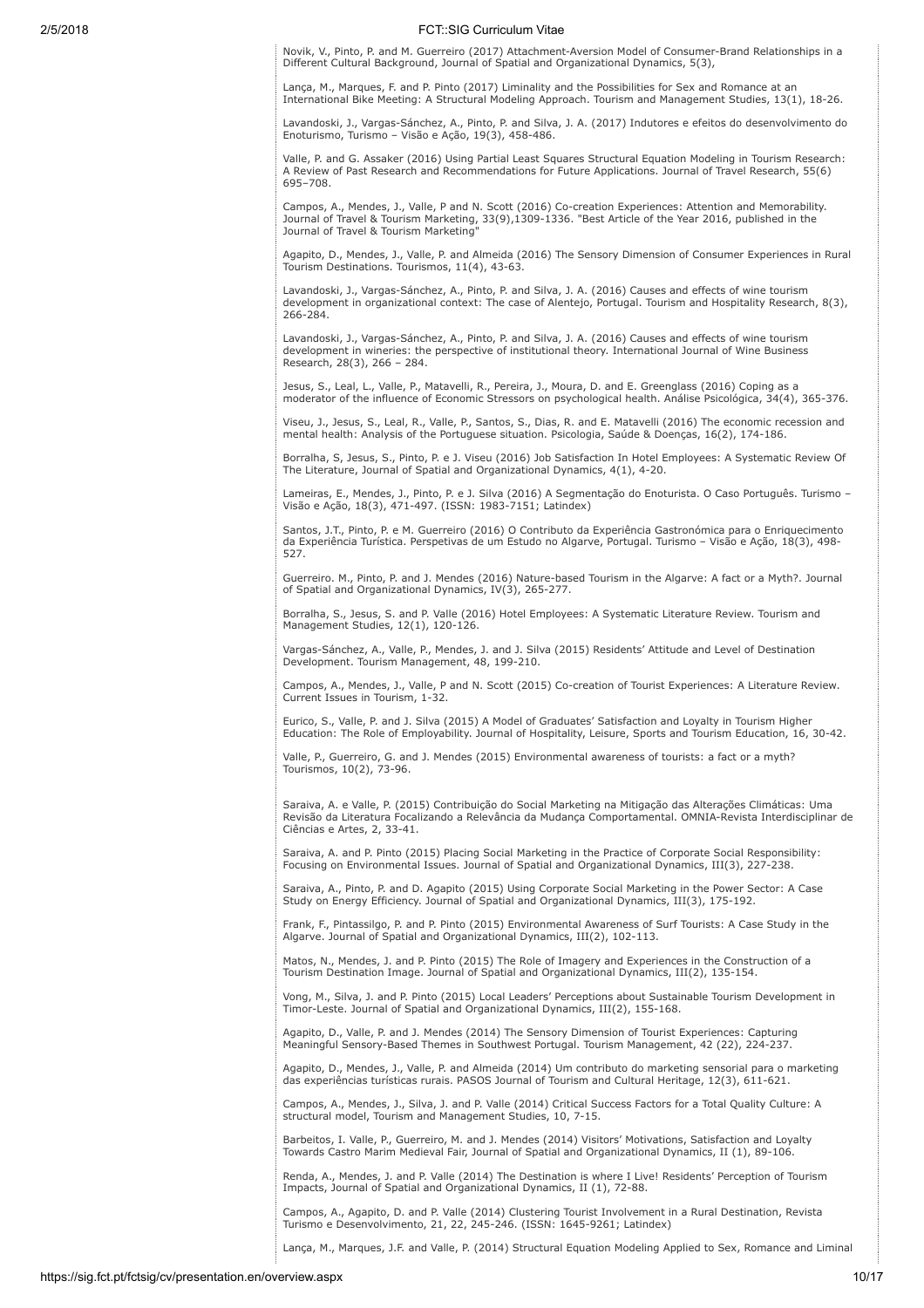Behaviour in Tourism Context: The Case of Faro International Bike Meeting Spatial and Organizational Dynamics Discussion Papers, 13(December), 73-82.

Matos, N. Mendes, J. and Valle, P. (2014) Tourists' Experiences and Spatio-Temporal Effects on the Destination Image. A Theoretical Model. Spatial and Organizational Dynamics Discussion Papers, 13(December), 64-72.

Ribeiro, M. A., Valle, P. and J. Silva (2013) Residents' Attitudes Towards Tourism Development in Cape Verde, Tourism Geographies, 15 (4), 654-679.

Agapito, D., Valle, P. and J. Mendes (2013) The Cognitive-Affective-Conative Model of Destination Image: A Confirmatory Analysis, Journal of Travel & Tourism Marketing, 30(5), 471-481.

Agapito, D., Mendes, J. and P. Valle (2013) Exploring the Conceptualization of the Sensory Dimension of Tourist Experiences, Journal of Destination Marketing & Management, 2, 62-73.

Vong, M. e P. Valle (2013) A opinião das Empresas Turísticas sobre o Turismo em Timor-Leste, Revista da Associação das Universidades de Língua Portuguesa, 215-230.

Ribeiro, M. e P. Valle (2013) Atitude dos Residentes Face ao Desenvolvimento do Turismo em Cabo Verde: Uma Análise de Segmentação, Revista da Associação das Universidades de Língua Portuguesa, 26(1), 89-110.

Eurico, S., Valle, P. and J. Silva (2013) Satisfaction Towards Tourism Higher Education: The Graduates' Perspective, International Journal of Academic Research, 5(4), 35-49.

Baptista, C., Matias, F. e P Valle (2013) Fatores moderadores da dependência do investimento relativamente à liquidez interna, Tourism & Management Studies, 9(2), 71-77.

Eurico, S., Valle, P. and J. Silva (2013) Tourism Graduates' Satisfaction: The New Challenges for Higher Education Institutions and for the Tourism Industry, Tourism and Management Studies, 9 (2), 29-36.

Baptista, C., Matias, F. and P. Valle (2013) The Moderating Role of Strategy and Environment on the Relationship between Corporate Liquidity and Investment: Evidence from Panel Data. Tourism and Management Studies, 9 (1), 85-91.

Silva, J. A. e P. Valle (2013) A investigação em turismo em Portugal: um contributo para a sua caracterização, Revista Brasileira de Pesquisa em Turismo, 7(3), 384-397.

Rebelo, E, Valle, P. and R. Nunes (2012) Nonnested Testing for Competing Autoregressive Dynamic Models Estimated by Instrumental Variables, Communications in Statistics – Theory and Methods, 41 (20), 3799-3812.

Valle, P., Pintassilgo, P., Matias, A, and F. André (2012) Tourist Attitudes Towards an Accommodation Tax Earmarked for Environmental Protection: A Survey in the Algarve. Tourism Management, 33(6), 1408-1416.

Almeida, N., Silva, J., Mendes, J. and P. Valle (2012) The Effects of Marketing Communication on the Tourist's Hotel Reservation Process. ANATOLIA: An International Journal of Tourism and Hospitality Research, 23(2), 234-250.

Agapito, D., Mendes, J. and P. Valle (2012) The Rural Village as an Open Door to Nature-Based Tourism in Portugal: The Aldeia da Pedralva Case. Tourism - An International Interdisciplinary Journal, 60 (3), 325-338.

Valle, P., Mendes, J. and M. Guerreiro (2012) Residents' Participation in Events, Events Image and Destination Image: A Correspondence Analysis. Journal of Travel & Tourism Marketing, 29(7), 647-664.

Viegas, E., Valle, P, e J. Mendes (2012) Marketing de Eventos: O Caso da Concentração de Motos de Faro, Portugal, Cultur, 6(4), 124-147.

Matos, N., Mendes, J. and Valle, P. (2012) Revisiting the Destination Image Construct Through a Conceptual Model, Dos Algarves: A Multidisciplinar E-Journal, 21, 101-117.

Eurico, S., Silva, J. A. and P. Valle (2012) Tourism Qualified Human Resources: Differentiation Factors in Tourism development Poles of the West and of Leiria-Fatima, Tourism and Management Studies, 8, 30-40.

Eurico, S., Valle, P. and J. Silva (2012) Segmenting Graduates Consumers of Higher Education in Tourism: An Extension of the ECSI Model, Spatial and Organizational Dynamics Discussion Papers, 10, 39-51.

Agapito, D., Valle, P. and J. Mendes (2012) Sensory Marketing and Tourism Experiences, Spatial and Organizational Dynamics Discussion Papers, 10, 7-19.

Guerreiro, M., Valle, P. and J. Mendes (2011) What Motivates Visitors of a Medieval Faire? Tourism Today, 11 /(Autumn), 27-39.

Agapito, D., Mendes, J. and P. Valle (2011) Understanding Tourist Recommendation Through Destination Image: A CHAID Analysis. Tourism and Management Studies, 7, 24-32.

Agapito D., Mendes, J. and Valle P. (2011) The Sea as a Connection between Residents and Tourists in Costal Destinations: A Case in Algarve. Spatial and Organizational Dynamics: Discussion Papers, Special issue, 8, 83- 92.

Valle, P., Guerreiro, M., Mendes, J. and J. Silva (2011) The Cultural Offer as a Tourist Product in Coastal Destinations: The Case of the Algarve, Portugal, Tourism and Hospitality Research, 11 (4), 233-247.

Valle, P., Mendes, J., Guerreiro, M. and J. Silva (2011) Can Welcoming Residents Increase Tourist Satisfaction? The Case of Algarve, Portugal. ANATOLIA: An International Journal of Tourism and Hospitality Research, 22 (2), 260-277.

Guerreiro, M., Mendes, J. and P. Valle (2011) Allgarve Events: Implications in the Algarve Image. Tourism - An International Interdisciplinary Journal, 59 (2), 125-240.

Mendes, J.Mendes, J,, Valle, P. and M. Guerreiro (2011) Destination Image and Events: A Structural Model for the Algarve Case, Journal of Hospitality Marketing and Management, 19 (3/4), 366-384.

Agapito D., Mendes, J. and Valle P. (2010) Destination Image: Perspectives of Tourists vs. Residents, European Journal of Tourism and Hospitality Research, 1(1), 90-109.

Mendes J., Valle P., Guerreiro, M. and J. Silva (2010) The Tourist Experience: Exploring the Relationship between Tourist Satisfaction and Destination Loyalty, TOURISM - An International Interdisciplinary Journal, 58(2), 114-126.

Valle, P., Guerreiro, M and J. Mendes (2010) Sustainable Cultural Events based on Marketing Segmentation: The Case of Faro Capital of Culture, PASOS Journal of Tourism and Cultural Heritage, 8(3), 91-104.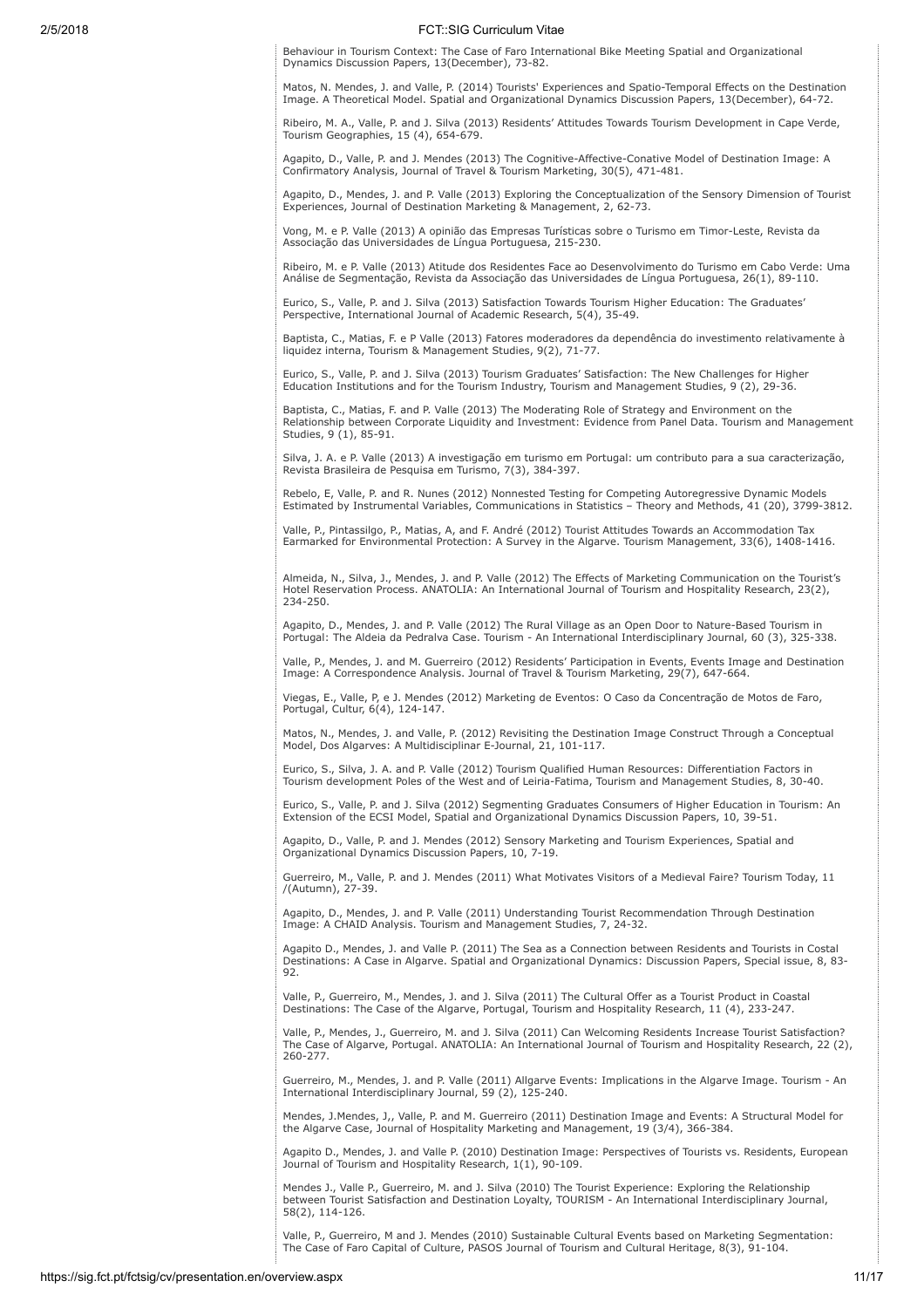Valle, P., Menezes, J., Reis E. e E. Rebelo (2009) Reverse Logistics System for Recycling: The Costumer Service Determinants, International Journal of Business Science and Applied Management, 4(1), 1-17.

Valle, P. Correia, C., e E. Rebelo (2008) Determinants of Tourism Return Behaviour, Tourism and Hospitality Reseach, Vol. 8(3), 205-219.

Correia, A. and P. Valle (2007) Why People Travel to Exotic Places, International Journal of Culture, Tourism, & Hospitality Research, Vol. 1(1), 45-61.

Correia, A., Valle, P. and C. Moço (2007) Modelling Motivations and Perceptions of Portuguese tourists, Journal of Business Research, Vol. 60(1),76-80.

Valle P., Silva J.A., Mendes J. and M. Guerreiro (2006)Tourist Satisfaction and Destination Loyalty intention: A Structural and Categorical Analysis, International Journal of Business Science and Applied Management, Vol.  $1(1)$ , 25-44.

Valle, P., E. Rebelo, E.Reis and J. Menezes (2005) Combining Behavioural Theories to Predict Recycling Participation, Environment and Behaviour, Vol. 37(3), 364-396.

Valle, P., E. Reis, J. Menezes and E. Rebelo (2004) Behavioural Determinants of Household Recycling Participation: The Portuguese case, Environment and Behaviour, 36(4), 505-540.

Valle, P. e E. Rebelo (2002) O Uso de Regressores Dummy na Especificação de Modelos com Parâmetros Variáveis, Revista de Estatística-Statistical Journal, Vol. III, 17-40.

Valle, P. e E. Rebelo (2002) Testes à Estabilidade dos Parâmetros de um Modelo de Regressão: Uma Aplicação Especial dos Regressores Dummy, III, 41-70.

Valle, P. e E. Rebelo (2002) Dualidades entre Análise de Covariância e Análise de Regressão com Variáveis Dummy, Revista de Estatística-Statistical Journal, II, 65-86.

Valle, P. e E. Rebelo (2002) Análise de Variância e Análise de Regressão com Variáveis Dummy: Mais Semelhanças do que Diferenças, Revista de Estatística-Statistical Journal, I, 47-86.

Valle, P. e E. Rebelo (2002) A Inserção dos Licenciados em Economia ou Gestão no Mercado de Trabalho, Revista Portuguesa de Gestão, 16, 50-58.

### Publicações em actas de encontros científicos

Manuel Vong, João A. Silva, Patricia Pinto and Anastasia Vong (2016) Different Type of Residents, Different Type of Attitudes?: The Case of Tourism Development in Timor-Leste Proceedings of the International Conference on Emerging Tourism Destinations: Challenges and Opportunities, 24-26 October 2016 Dili Institute of Technology, Dili. Timor Leste, 129-183.

Matos, N., J. Mendes and P. Valle (2012) A Model Development of Relationships Between Tourism Experiences and Destination Image. Proceedings of the 2nd Advances in Hospitality and Tourism Marketing & Management Conference, Corfu island, Greece, 31st of May to 3rd of June, 1-8.

Renda, A., Mendes, J. and P. Valle (2011) A Structural Model Approach of Residents' Perception of Tourism<br>Impacts in their Own Quality of Life: The Municipality of Loulé, Algarve. Proceedings of the International<br>Conferenc 1091.

Renda, A., Mendes, J. and P. Valle (2010) An Emergent Rural Tourism Area in the Algarve - A Residents' Perception of Tourism Development Impact in Quality of Life. Proceedings of the Conference 6th International Symposium on Entrepreneurship in Tourism and the Experience Stratos Research Meeting, University of Algarve, Faro (Portugal), 61-79.

Agapito, D., J. Mendes and P. Valle (2010). Destination Image: Tourists' Perspective versus Residents' Perspective. Proceedings of the Conference 6th International Symposium on Entrepreneurship in Tourism and the Experience Stratos Research Meeting, University of Algarve, Faro (Portugal), 1-28.

Renda, A., Mendes, J. and P. Valle (2010) Residents' Perceptions of Tourism Impact on their Own Quality of Life – the Case of the Municipality of Loulé. Proceedings of the 5th World Conference for Graduate Research in Tourism, Hospitality and Leisure, Cappadocia, Turkey, 725-730.

Guerreiro, M., Valle, P. and J. Mendes (2009) In Search of Sustainable Cultural Events Based on Marketing Segmentation: The case of Faro Capital of Culture, Proceedings of the Conference Cities as Creative Spaces for Cultural Tourism Conference, Istanbul, Turkey, 1-20.

Guerreiro, M., Valle, P. and J. Mendes (2009) A Staged Authenticity: What Motivates Visitors of a Medieval Faire?, Proceedings of the Conference Cities as Creative Spaces for Cultural Tourism Conference, Istanbul, Turkey, 1-13.

Teixeira, A., Valle, P. e J. Guerreiro (2009) A Evolução da Tipologia Sócio-Económica das Freguesias da Região do Algarve no Período Intercensitário 1991-2001. Atas do XVI Congresso da Sociedade Portuguesa de Estatística (SPE), 683-690.

Baptista, C., Valle, P. e F. Matias (2009) Um Modelo em Painel para a Estimação do Efeito Moderador da Estratégia e do Ambiente na Relação da Liquidez com o Investimento das Empresas, Atas do XVI Congresso da Sociedade Portuguesa de Estatística (SPE), 149-156.

Valle, P., Mendes, J. Guerreiro, M. and J. A. Silva (2008) The Cultural Offer as a Tourist Product in Coastal Destinations: The Case of Algarve, Portugal, Proceedings of the Conference Cultural and Event Tourism: Issues & Debates, 5-9 Novembro, Alanya, Turquia, 430-451.

Guerreiro, M., Valle, P. and J. Mendes (2008) Algarve Image versus Allgarve Image: The Tourist Perspective, Proceedings of the Conference Cultural and Event Tourism: Issues & Debates, 5-9 Novembro, Alanya, Turquia, 1089-1109.

Mendes, J., Valle, P. and M. Guerreiro (2008) Destination Image and Events Image: A Structural Model for the Algarve Case, Proceedings of the Conference Cultural and Event Tourism: Issues & Debates, 5-9 Novembro, Alanya, Turquia, 509-527.

Rebelo, E., Valle, P. e R. Nunes (2008) Hipóteses Não Encaixadas em Modelos Econométricos Dinâmicos Estimados por Variáveis Instrumentais e na Presença de Variáveis Residuais Autorregressivas, Atas XV Congresso da Sociedade Portuguesa de Estatística (SPE), 19-21 Agosto, ISCTE, 471-478.

Rebelo, E. and P. Valle (2007) Nonnested Testing for Competing Autoregressive Dynamic Models Estimated by Instrumental Variables, Bulletin of the International Statistical Institute, 62, 3309-3311.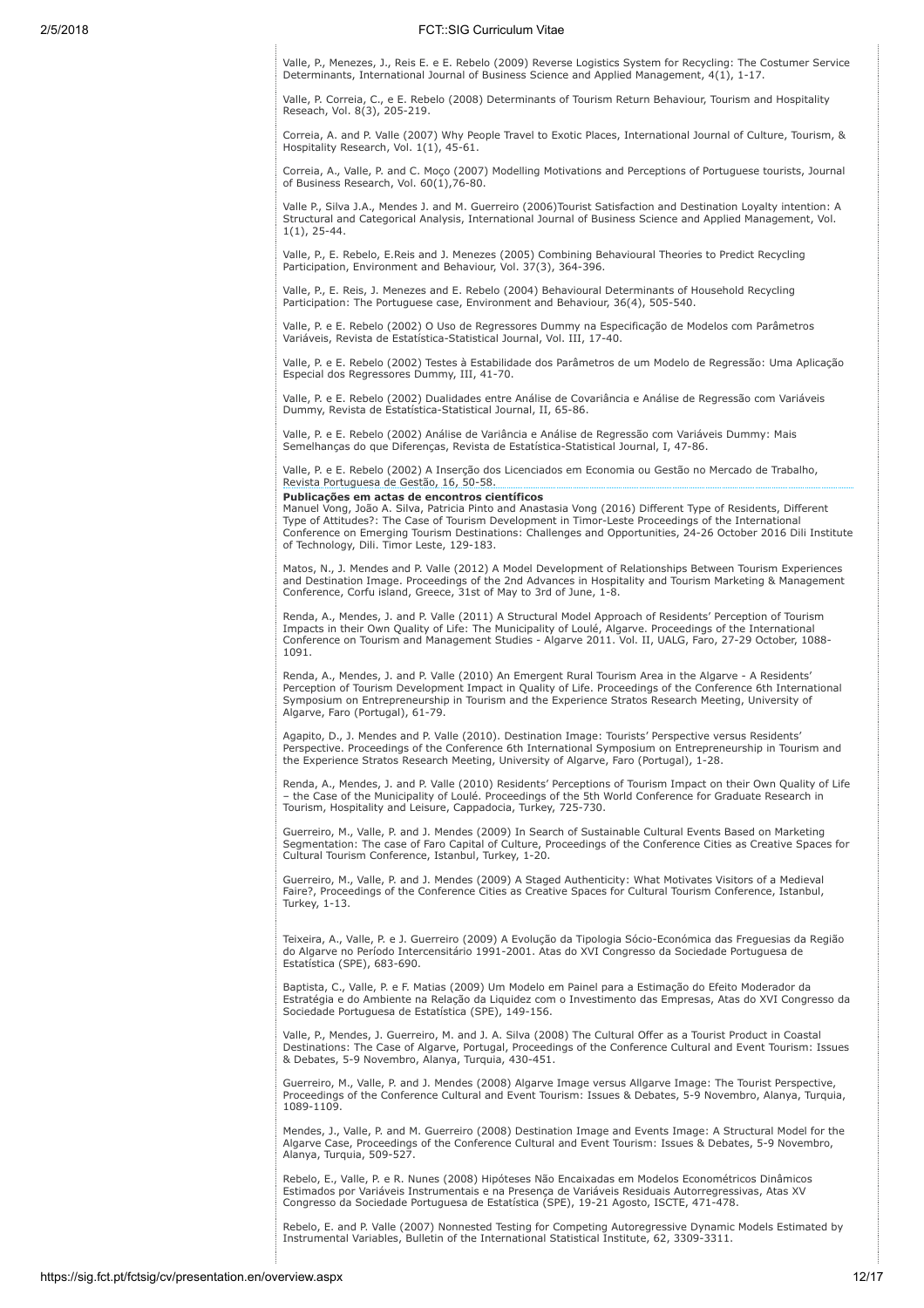Correia, A. e P. Valle (2006) Competitive Positioning of Golf: An Exploratory Examination of Algarve's Attributes, Proceedings of the Conference Cutting Edge Research in Tourism, Surrey, UK, 5-9 July, 1-13.

Correia, A., Valle, P and J. Silva (2006) Tourism Post-graduate Education. A Multidimensional Analysis of the Students' Experience. The Case of Portugal, Proceedings of the Conference Cutting Edge Research in Tourism, Surrey, UK, 5-9 July, 1-19.

Correia, A. e P. Valle (2006) An Exploratory Study of the Tourists' Image of Exotic Destinations: The Portuguese Perspective, Proceedings of the Conference Cutting Edge Research in Tourism, Surrey, UK, 5-9 July, 1-15.

Rebelo, E. e P. Valle (2006) Testes a Modelos Dinâmicos Autoregressivos usando Variáveis Instrumentais, Atas do XIV Congresso da Sociedade Portuguesa de Estatística (SPE), 28-30 Setembro, Universidade da Beira Interior, 633-640.

Valle, P., Guerreiro, M., Mendes, J., Silva, J. A. e C. Fortuna (2006) Públicos de Grandes Espectáculos Culturais: Uma Análise Categórica de Segmentos de Mercado, Atas das XIII Jornadas de Classificação e Análise de Dados (JOCLAD-2006), 6-8 Abril, Universidade Lusíada de Lisboa, 90-97.

Rebelo, E., Valle, P. e I. Gonçalves (2003) Testes de Hipóteses Não Encaixados em Modelos Econométricos Dinâmicos com Variáveis Residuais Autoregressivas, Atas do XI Congresso da Sociedade Portuguesa de Estatística (SPE), 651-662 Setembro, FEUALG, 651-662.

Valle, P., Reis, E. e J. Menezes (2003) Análise Factorial e Análise Discriminante: Um Mix para a Avaliação da Importância do Serviço ao Consumidor na Logística de Retorno, Atas das X Jornadas de Classificação e Análise de Dados (JOCLAD), 10-12 Abril, Universidade de Aveiro, 57-60.

Menezes, J., Reis, E. and P. Valle (2001) Determinants of Efficient Consumer Service in Household Packaging Recycling Reverse Logistics, Proceedings of the International Conference on Industrial Logistics 2001, 9-12 Julho, Okinawa, Japão, 290-299.

Menezes, J., Reis, E. and P. Valle (2001) Reverse Logistics for Household Packaging: the Efficient Consumer Service Perspective, Proceedings of the Logistics Research Network 6th Annual Conference, 13-14 Setembro, Heriot Watt University, Edinburgh, 368-376.

#### 10. Communications in scientific meetings ....

## Comunicações orais por convite

2017: International Congress on Diaspora Tourism – Global and National Perspectives, Zadar, Croatia. Communication: Diaspora Tourism: The Case of East Timor.

2014: The 2nd International Conference on Tourism and Hospitality of the College of Tourism, Tainan University of Technology, Taiwan, 22-24 October, 2014. Communication: A Model of Graduates' Satisfaction and Loyalty in Tourism Higher Education: The Role of Employability

2006: Sociedade Portuguesa de Estatística, 15 March, Faculdade de Ciências, Universidade de Lisboa. Communication: A Structural Equation Model of Recycling Behavior, Outras comunicações orais

II International Congress on Interdisciplinarity in Social and Human Sciences, Faculty of Economics, University<br>of Algarve, Faro, Portugal, 11-12 May, 2017. Comunicação: Attachment-Aversion Model of Consumer-Brand<br>Relation

II International Congress on Interdisciplinarity in Social and Human Sciences, Faculty of Economics, University<br>of Algarve, Faro, Portugal, 11-12 May, 2017. Comunicação: Hospitality: the importance of job satisfaction in<br>w

II International Congress on Interdisciplinarity in Social and Human Sciences, Faculty of Economics, University<br>of Algarve, Faro, Portugal, 11-12 May, 2017. Comunicação: Tourism destination image of Russia in the<br>perspecti Agapito). Função: coautora.

II International Congress on Interdisciplinarity in Social and Human Sciences, Faculty of Economics, University of Algarve, Faro, Portugal, 11-12 May, 2017. Comunicação: Environmental Behaviour of Birdwatchers: A Case Study in Portugal (com P. Pintassilgo, A. S. Costa, A. Matias and M. H. Guimarães). Função: coautora.

International Conference on Emerging Tourism Destinations: challenges and opportunities, Dili, Institute of Technology (Timor-Leste), October 24th-26th, 2016. Comunicação: Different Type of Residents, Different Type of Attitudes? The Case of Tourism Development in Timor-Leste. (com Vong, M. e J. Silva). Função: coautora.

International Conference on Emerging Tourism Destinations: challenges and opportunities, Dili, Institute of Technology (Timor-Leste), October 24th-26th, 2016. Comunicação: Diaspora and Tourism: The Case of Timor-Leste. (com Vong, M. e J. Silva). Função: coautora.

TMS Algarve 2016: Tourism & Management Studies International Conference, Real Marina Hotel & Spa, Olhão, Portugal, 16-19 November. 2016. Comunicação: Birdwatcher Profile in the Ria Formosa Natural Park. (com Costa, A., Pintassilgo, P., Matias, A. e M. H. Guimarães). Função: coautora.

International Congress on Interdisciplinarity in Social and Human Sciences, Faculty of Economics, University of Algarve, Faro, Portugal, 5-6 May, 2016. Comunicação: A methodology to analyze the image of the destination brand "España Verde" (com Matos, N. e J. Mendes). Função: coautora.

International Congress on Interdisciplinarity in Social and Human Sciences, Faculty of Economics, University of Algarve, Faro, Portugal, 5-6 May, 2016. Comunicação: The construction of a global destination image by a tridimensional approach (com Matos, N. e J. Mendes). Função: coautora.

International Congress on Interdisciplinarity in Social and Human Sciences, Faculty of Economics, University of Algarve, Faro, Portugal, 5-6 May, 2016. Comunicação: Nature-based tourism in the Algarve: A fact or a myth? (com Guerreiro, M. e J. Mendes). Função: coautora.

4th International Conference on Contemporary Marketing Issues, 22-24 June 2016, Heraklion, Greece. Comunicação: The impact of gender differences on consumer-brand relationships. (com Novik, V. e M. Guerreiro). Função: Oradora.

4th International Conference on Contemporary Marketing Issues, 22-24 June 2016, Heraklion, Greece. Comunicação: España Verde":Tourism destination image among German Facebook users. (com Schuh, T. e D. Agapito). Função: coautora.

Surrey International Conference, Guildford, UK, 19-22 July, 2016. Comunicação: Visitors' Destination Loyalty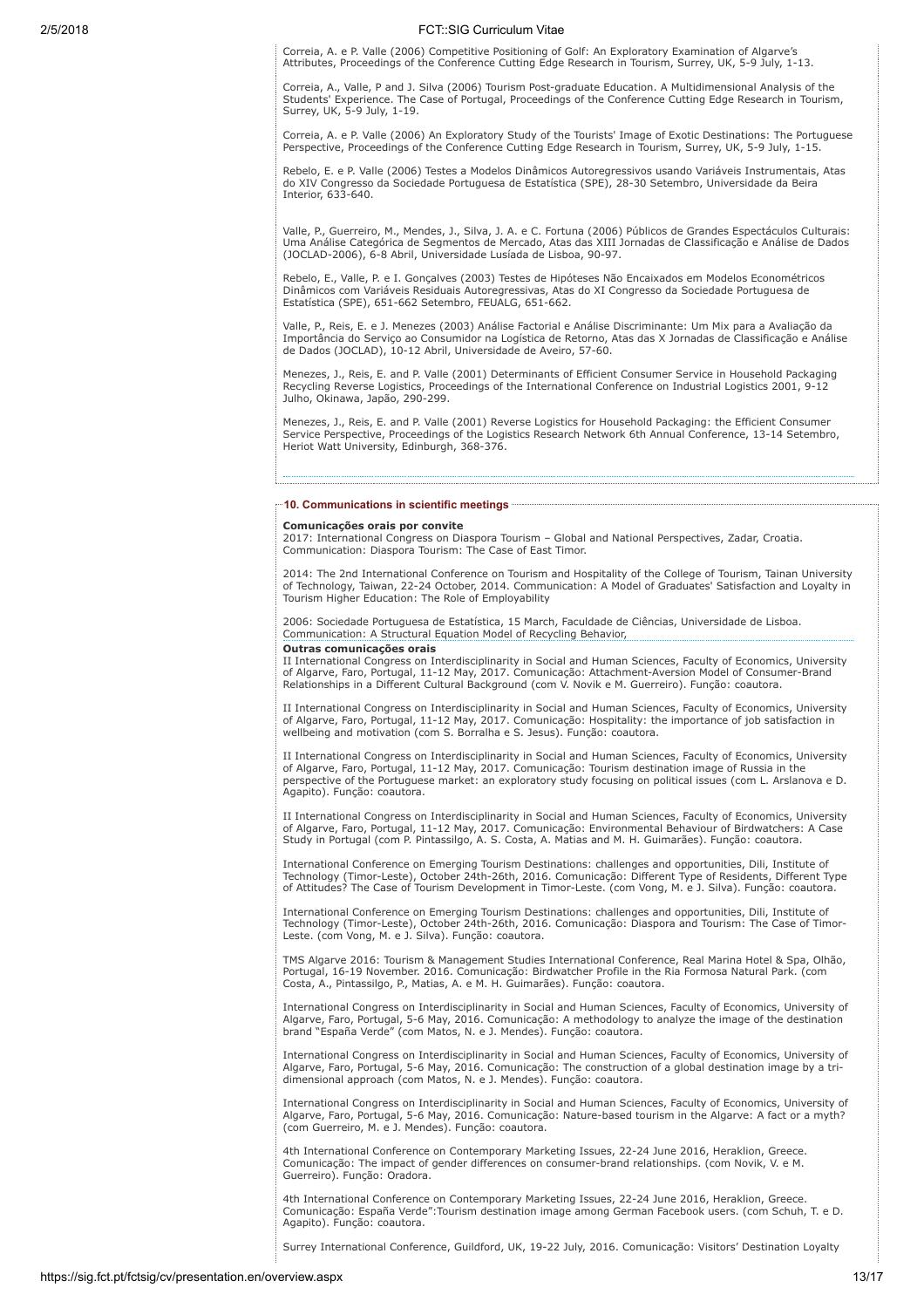through Emotional Solidarity with Residents: The case of developing island economies. (com M. A. Ribeiro, Woosnam, K.M., and Silva, J. A.). Função: coautora.

Consumer Behavior in Tourism Symposium (CBTS), Bruneck, Italy, December 14 - 17, 2016. Comunicação: The memorability of co-creative experiences with dolphins: the importance of tourist attention and involvement (com A. C. Campos, J. Mendes e N. Scott). Função: coautora.

XI Seminário da Associação Nacional Pesquisa e Pós-Graduação em Turismo, Natal, Brasil, 30 de setembro a 02 de outubro, 2015. Comunicação: Gestão de Destinos Turísticos: o envolvimento das lideranças públicas/privadas no processo (com R. Santana e S. Anjos). Função: coautora.

International Conference on Tourism (ICOT), Middlesex University, London, UK, 24-27 June, 2015. Comunicação: Residents' attitudes and the adoption of pro-tourism behaviours: The case of developing island economies (com M. A. Ribeiro e J. Silva). Função: coautora.

2nd International Symposium on Partial Least Squares Path Modeling, Seville, Spain, 16-19 June, 2015. Comunicação: Uncovering unobserved heterogeneity in the ECSI model: An application in higher education in tourism (com S. Eurico, C. Marques e J. Silva). Função: coautora e oradora.

t-FORUM 2015 Global Conference: Tourism Intelligence in Action, Napoles, Itália, 04-07 may, 2015. Comunicação: Sustainability and Governance in Measuring the Quality of Tourist Destinations (com J. Silva e D. Agapito). Função: coautora e oradora.

Travel and Tourism Research Association (TTRA) 45th International Conference, Bruges, Bélgica, October, 20- 22, 2014. Comunicação: Measuring Residents' Attitude Towards Sustainable Tourism: The Validity of Sustainable Tourism Attitude Scale (SUS-TAS) in Cape Verde Islands (com M.A. Ribeiro e J. Silva). Função: coautora.

TMS – MANAGEMENT STUDIES - International Conference, UALG, School of Management, Hospitality and Tourism, Olhão, November, 26-29, 2014. Comunicação: Attention and Memorability in Tourist Co-creation Experiences: a Qualitative Approach (com A. Campos, J. Mendes e N. Scott). Função: coautora.

INVTUR Conference, University of Aveiro, May, 7-10, 2014. Comunicação: Clustering Tourist Involvement in a Rural Destination (com A. Campos and D. Agapito). Função: coautora.

1st International Conference on Applied Methods in Social Sciences: The Multidimensional Aspects of Spatial Analyses, Olhão, April, 23-24, 2014. Comunicação: Segmenting Visitors based on Willingness to Pay for Recreational Benefits: The Case of Leiria National Forest (com F. Oliveira, P. Pintassilgo, M.I. Mendes, J. Silva and P. Valle). Função: coautora.

TMS – MANAGEMENT STUDIES - International Conference, UALG, School of Management, Hospitality and Tourism, Olhão, November, 13-16, 2013. Comunicação: Sun, Beach, Food and Friendliness, Algarve's Tourism Destination Image: An Exploratory Study (com N. Matos e J. Mendes).

TMS – MANAGEMENT STUDIES - International Conference, UALG, School of Management, Hospitality and Tourism, Olhão, November, 13-16, 2013. Comunicação: Sexo, Romance e Comportamentos Liminóides em Contexto Turístico: O Caso da Concentração Motard de Faro (com M. Lança e J. F. Marques).

Second International Conference on Emerging Research Paradigms in Business and Social Sciences, 26-28 November, 2013, Dubai. Comunicação: Environmental Awareness of Tourists: A Fact or a Myth? (com J. Mendes e M. Guerreiro).

The 5th Advances in Tourism Marketing Conference (ATMC), October 02-04, 2013, Portugal. Comunicação: Residents' Attitude towards Sustainable Tourism Development in Timor-Leste (com M. Vong e J. Silva).

Conference of the Internatinal Academy for the Study of Tourism, 2-7 June, 2013, Olhão, Portugal. Comunicação: Tourism Research in Portugal (com J. Silva e C. Almeida).

International Conference on Rural Tourism 2013, 5-7 September, Aveiro, Portugal. Comunicação: A contribution to marketing sustainable sensory-themed tourist experiences in rural destinations (com D. Agapito e J. Mendes).

International Association for Tourism Economics International Conference 2013, 1-4 July, 2013, Slovenia. Comunicação: Segmenting Visitors based on Willingness to Pay for Recreational Benefits: The Case of Leiria National Forest (com F. Oliveira, P. Pintassilgo, M. Mendes e J. Silva).

International Conference on Marketing and Consumer Behaviour – ICMC2013, Porto, May 16-17, 2013. Comunicação: Tourism Experiences as an Alternative Marketing Approach To Reduce Economic Constraints. The case of the Algarve (com N. Matos e J. Mendes).

XIV Seminario Luso-Español De Economía Empresarial, Salamanca, Spain, 8-9 November, 2012. Comunicação: Tourists' Experiences Effects In Algarve's Destination Image - A Three Step Conceptual Model. (com N. Matos e J. Mendes).

XVII Conferência Internacional AECIT (Associação Espanhola de Especialistas Científicos em Turismo), Carballiño, Spain, 21-24 November, 2012. Comunicação: Designing Sensory Tourist Experiences in the Countryside (com D. Agapito e J. Mendes).

TMS – MANAGEMENT STUDIES - International Conference, UALG, School of Management, Hospitality and Tourism, Olhão, 21-24 November, 2012. Comunicação: Fatores moderadores da dependência do investimento relativamente à liquidez interna (com C. Baptista, F. Matias).

TMS – MANAGEMENT STUDIES - International Conference, UALG, School of Management, Hospitality and Tourism, Olhão, 21-24 November, 2012. Comunicação: Experiencing a Medieval Fair: The Role of Motivations in Visitor´ Satisfaction and Loyalty (com I. Barbeitos, J. Mendes e M. Guerreiro).

TMS – MANAGEMENT STUDIES - International Conference, UALG, School of Management, Hospitality and Tourism, Olhão, 21-24 November, 2012. Comunicação: A Satisfação dos Licenciados em Turismo: Os Novos Desafios para as Instituições de Ensino Superior e para o Turismo (com S. Eurico e J. Silva)..

V AERNA Conference - Spanish-Portuguese Association of Natural Resource and Environmental Economics, FEUALG, 31 May – 2 June, 2012. Comunicação: Sense-making of Tourism Experiences in Rural Areas (com D. Agapito e J. Mendes).

V AERNA Conference - Spanish-Portuguese Association of Natural Resource and Environmental Economics, FEUALG, 31 May – 2 June, 2012. Comunicação: Tourist attitudes towards an accommodation tax earmarked for environmental protection: A survey in the Algarve (com P. Pintassilgo, A. Matias e F. André).

41st European Marketing Association (EMAC) Annual Conference, ISCTE, 22-25 May, 2012. Comunicação: The Cognitive-Affective-Conative Model of Destination Image: A Confirmatory Analysis (com D. Agapito e J. Mendes).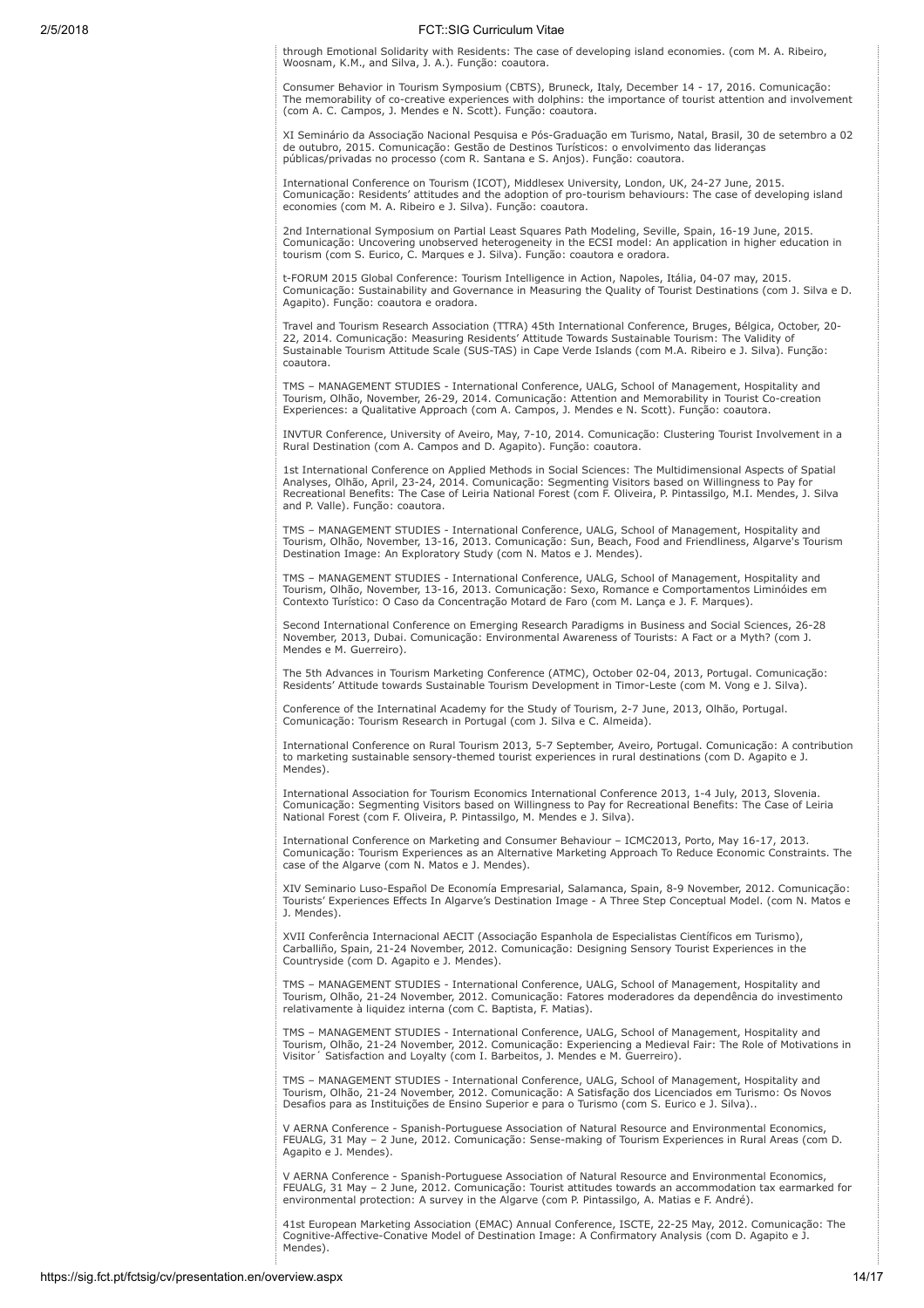2nd Advances in Hospitality and Tourism Marketing & Management Conference, Corfu island, Greece, 31st of May to 3rd of June, 2012. Comunicação: A Model Development of Relationships Between Tourism Experiences and Destination Image (com N. Matos e J. Mendes).

XIII Seminário Luso-Espanhol de Economia Empresarial, University of Évora, 24-25 November, 2011. Comunicação: Efeito Moderados da Estratégia e do Ambiente na Relação da Liquidez com o Investimento das Empresas (com C. Baptista e F. Matias).

International Conference on Tourism and Management Studies - Algarve 2011, UALG, School of Management, Hospitality and Tourism, 27-29 October, 2011. Comunicação: Understanding Tourist Recommendation Through Destination Image: A CHAID Analysis (com D. Agapito e J. Mendes).

International Conference on Tourism and Management Studies - Algarve 2011, UALG, School of Management,<br>Hospitality and Tourism, 27-29 October, 2011. Comunicação: Recursos Humanos Qualificados no Turismo:<br>Factores de Difere Eurico e J. Silva).

International Conference on Tourism and Management Studies - Algarve 2011 , UALG, School of Management, Hospitality and Tourism, 27-29 October, 2011. Comunicação: A Structural Model Approach of Residents' Perception of Tourism Impacts in their Own Quality of Life: The Municipality of Loulé, Algarve (com A. Renda e J. Mendes).

International Conference on Tourism and Management Studies - Algarve 2011 , UALG, School of Management,<br>Hospitality and Tourism, 27-29 October, 2011. Comunicação: The Impacts of Tourism Experiences in the<br>Destination Image

International Conference From Villes Thermales to Sustainable Health and Wellness Destinations, Vidago (Chaves), Portugal, 13-15 October, 2011. Comunicação: The Well-Being in the Social Life of Spas: The Duality Between the Condition of Being a Resident or a Tourist. (com A. Renda e J. Mendes).

Seminar Competencies and Services in Marine Sciences and Clusters in Atlantic Area, KIMERAA – Knowledge transfer to Improve Marine Economy in Regions from the Atlantic Area, FEUALG, 4th July, 2011. Comunicação: The Sea as a Connection Between Residents and Tourists in Coastal Destinations: A Case in the Algarve (com D. Agapito e J. Mendes).

3rd Conference of the International Association for Tourism Economics (IATE), Bournemouth, UK, 4-7 July, 2011. Comunicação: Tourist Attitudes towards an Accommodation Tax Earmarked for Environmental Protection: A Survey in the Algarve (com P. Pintassilgo, A. Matias e F. André).

Tourism and Science - Bridging Theory and Practice, Vilamoura, Algarve, Portugal, 1-3 June, 2011. Comunicação: Tourist Attitudes towards an Accommodation Tax for Environmental Protection: A Survey in the Algarve (com P. Pintassilgo, A. Matias e F. André).

Advancing the Social Science of Tourism - 2011, University of Surrey, UK, 28 June-1 July, 2011. Comunicação: Satisfaction and Employability of Graduates in Tourism: a Structural Equation Model (com S. Eurico e J. Silva).

Ribeiro, A., Silva, J. and P. Valle (2010) Segmenting Residents' Attitudes Towards Tourism in Cape Verde: A Cluster Analysis, IV International Tourism Congress of Leiria and Oeste "The Image and Sustainability of Tourist Destinations", Instituto Politécnico de Leiria, Escola Superior de Turismo e Tecnologia do Mar, Peniche, Portugal, 24-25 November, 2010.

Agapito, D., Valle, P. and J. Mendes (2010) The Contribution of Image Attributes for the Destination<br>Recommendation. A CHAID Analysis, IV International Tourism Congress of Leiria and Oeste "The Image and<br>Sustainability of do Mar, Peniche, Portugal, 24-25 November, 2010.

Valle, P., Pintassilgo, P. and A. Matias (2010) Tourist Attitudes Towards an Ecotax: The Algarve Case, Conference GIRA (Corporate Governance, Inovation, Social and Environmental Responsability), Portugal, Lisboa, ISCTE, 9-10 September, 2010.

Renda, A., Mendes, J. and P. Valle (2010) The Residents Quality of Life and the Livability of a Tourism Destination, Conference GIRA (Corporate Governance, Inovation, Social and Environmental Responsability), Portugal, Lisboa, ISCTE, 9-10 September, 2010.

Renda, A., Mendes, J. and P. Valle (2010) Does Tourism Real Contribute to our Quality of Life? A Tourism Destination Residents' Perspective, Annual conference of the European Chapter of the Travel and Tourism Research Association, Budapest, 1-3 September, 2010.

Valle. P. and E. Rebelo (2010) Testing Autoregressive Nonnested Models Estimated by IV, LINSTAT 2010 International Conference on Trends and Perspectives in Linear Statistical Inference, Portugal, Tomar, Instituto Politécnico de Tomar, 17-31 July, 2010.

Renda, A., Mendes, J. and P. Valle (2010) Residents' Perceptions of Tourism Impact on Their Own Quality of Life – The Case of the Municipality of Loulé, The 5th World Conference for Graduate Research in Tourism, Hospitality and Leisure, Portugal, Cappadocia, Turkey, 25 - 30 May 2010.

Agapito, D., Valle, P. and J. Mendes (2010) Destination Image: Tourists' Perspective Versus Residents' Perspective: The Case of Lagos, Conference Conference Invtur2010 Investigação em Turismo: Estado da Arte e Perspectivas de Futuro, Universidade de Aveiro, Portugal, 10-13 Março, 2010.

Renda, A., Mendes, J. and P. Valle (2010) Percepção dos Residentes sobre os Impactos do Turismo na sua Qualidade de Vida, Conference Conference Invtur2010 Investigação em Turismo: Estado da Arte e Perspectivas de Futuro, Universidade de Aveiro, Portugal, 10-13 Março, 2010.

Ribeiro, A., Silva, J. and P. Valle (2010) Atitude dos Residentes Face ao Desenvolvimento do Turismo em Cabo Verde, Conference Conference Invtur2010 Investigação em Turismo: Estado da Arte e Perspectivas de Futuro, Universidade de Aveiro, Portugal, 10-13 Março, 2010.

Valle, P., Guerreiro, M. and J. Mendes (2009) In Search of Sustainable Cultural Events Based on Marketing Segmentation: The case of Faro Capital of Culture, Conference Cities as Creative Spaces for Cultural Tourism Conference, Istanbul, Turkey.

Guerreiro, M., Valle, P. and J. Mendes (2009) A Staged Authenticity: What Motivates Visitors of a Medieval Faire?, Conference Cities as Creative Spaces for Cultural Tourism Conference, Istanbul, Turkey.

Lameiras, E., Mendes, J., Silva, J.A. and P. Valle (2009) O Enoturismo: O Caso Portugués, LII Congresso Internacional de Turismo Enológico, Espanha, 21-24 Outubro, Cadiz, Spain.

Rebelo, E., Valle, P. and R. Nunes (2009) Uma Metodologia para Testar Modelos Não Nested na Presença de Autocorrelação, XVII Congresso da Sociedade Portuguesa de Estatística (SPE), 30 Setembro - 3 Outubro,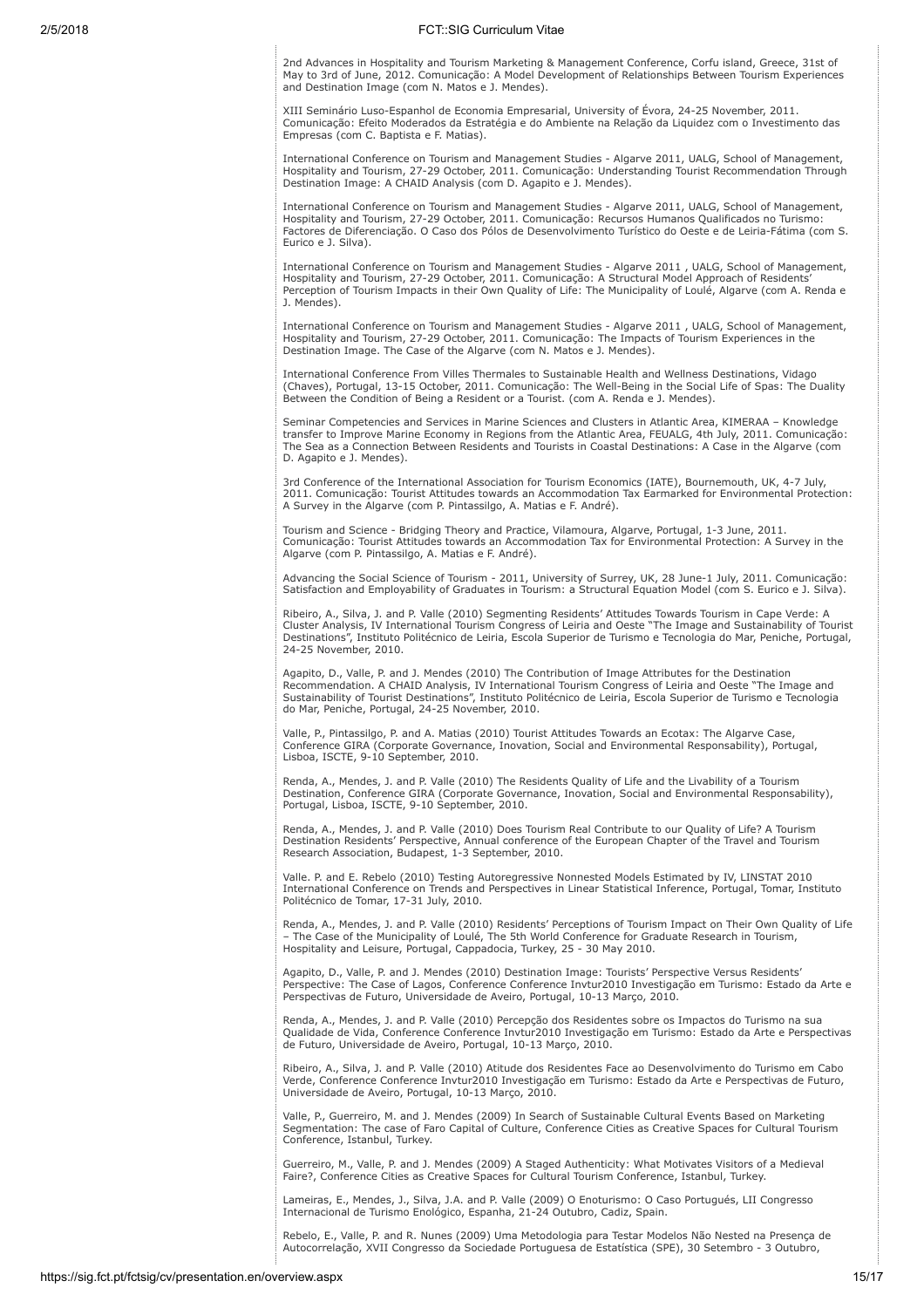Sesimbra, Portugal.

Guerreiro, M., Valle, P. and J. Mendes (2009), Antecedents and Consequences of a Tourist Experience: The Case of a Motard Meeting , Conference Experiencing Difference: Changing Tourism and Tourists Experiences, 27-29 May, Aalborg, Dinamarca.

Mendes, J., Silva, J.A., Valle, P. and M. Guerreiro (2008) Monitoring Cultural Events: The Case of Faro 2005 National Capital of Culture, International Conference on Festivals & Events Research, 18-21 Janeiro, Orlando, Florida, EUA.

Valle, P. Mendes, J., Guerreiro, M. and J.A. Silva (2008) The Cultural Offer as a Tourist Product in Coastal Destinations: The Case of Algarve, Portugal, Conference Cultural and Event Tourism: Issues & Debates, 5-9 November, Alanya, Turkey.

Guerreiro, M., Valle, P. and J. Mendes (2008) Algarve Image versus Allgarve Image: The Tourist Perspective, Conference Cultural and Event Tourism: Issues & Debates, 5-9 November, Alanya, Turkey.

Mendes, J., Valle, P. and M. Guerreiro (2008) Destination Image and Events Image: A Structural Model for the Algarve Case Conference Cultural and Event Tourism: Issues & Debates, 5-9 November, Alanya, Turkey.

Valle, P., Teixeira, A. and J. Guerreiro (2008) Identifying a Socio-Economic Typology for the Region of Algarve: A Multivariate Analysis, III European Congress of Methodology, 8-12 Julho, Oviedo, Spain.

Ribeiro, M. A., Valle, P. and J.A. Silva (2008) Clustering Residents in Cabo Verde Based on Their Attitudes and Perceptions Towards Tourism Development, III European Congress of Methodology, 8-12 Julho, Oviedo, Spain.

Rebelo, E., Valle, P. and R. Nunes (2008) A methodology for Testing Nonnested Models with Serially Correlated Disturbances, III European Congress of Methodology, 8-12 Julho, Oviedo, Espanha.

Mendes, J., Guerreiro, M. and P. Valle (2008) Monotoring the Quality of the Tourism Experience: a Challenge for Tourism Destinations Competitiveness", International Meeting on Tourism Management: the Private and Public Sectors (EIGTUR), 22-29 Março, Ouro Preto, Brasil.

Guerreiro, M., Mendes, J. and P. Valle (2008) A Comparative Study of Satisfaction and Attitudes of Local Residents Towards Touris", International Meeting on Tourism Management: the Private and Public Sectors (EIGTUR), 22-29 Março, Ouro Preto, Brasil.

Rebelo, E., Valle, P. and R. Nunes (2008) Nonnested Testing for Competing Autoregressive Dynamic Models Estimated by Instrumental Variables, 56th session of the International Statistical Institute, 22-29 Setembro, Lisboa.

Valle, P., Teixeira, A. and J. Guerreiro (2008) A Evolução da Tipologia Sócio-Económica das Freguesias da Região do Algarve no Período Intercensitário 1991-2001, XVI Congresso da Sociedade Portuguesa de Estatística (SPE), 1-4 Outubro, Vila Real, Portugal.

Baptista, C., Valle, P. and F. Matias (2008) Um Modelo em Painel para a Estimação do Efeito Moderador da Estratégia e do Ambiente na Relação da Liquidez com o Investimento das Empresas XVI, Congresso da Sociedade Portuguesa de Estatística (SPE), 1-4 Outubro, Vila Real, Portugal.

Rebelo, E., P. Valle and R. Nunes (2007) Hipóteses Não Encaixadas em Modelos Econométricos Dinâmicos estimados por Variáveis Instrumentais e na presença de Variáveis Residuais Autorregressivas, XV Congresso da Sociedade Portuguesa de Estatística (SPE), 19-21 Agosto, ISCTE.

Valle, P., Correia, A., Rebelo, E. and O. Oliveira (2007) Tourism Return Behavior: A Discrete Choice Analysis, Proceedings of the Conference Advances in Tourism Economics, 13-14 Abril, Vila Nova de Santo André, Portugal.

Valle, P., Mendes, J., Guerreiro, M. and J. A. Silva (2007) A Influência das Atitudes dos Residentes na Satisfação dos Turistas: Uma Análise Multivariada, XV Congresso da Sociedade Portuguesa de Estatística (SPE), 19-21 Agosto, ISCTE.

Valle, P. (2007) O Estudo do Comportamento do Consumidor No Contexto do Marketing Social: O Contributo da Metodologia SEM, FEUALG, 27 de Abril, 2007.

Valle, P., Guerreiro, M., Mendes, J., and J. A. Silva (2006) Preferências Culturais: Uma Análise Categórica e de Segmentação, Poster apresentado no XIV Congresso da Sociedade Portuguesa de Estatística (SPE), 27 de Setembro a 30 de Setembro, Universidade da Beira Interior.

Valle, P. and A. Correia (2006) A Intenção de Regresso a um Destino Exótico: Uma Aplicação do Logit, Poster apresentado no XIV Congresso da Sociedade Portuguesa de Estatística (SPE), 27 de Setembro a 30 de Setembro, Universidade da Beira Interior.

Rebelo, E. and P. Valle (2006) Testes a Modelos Dinâmicos Autorregressivos Utilizando Variáveis Instrumentais, Accepted communication to be presented at XIV Congresso da Sociedade de Portuguesa de Estatística, 27 - 30 September, University of Beira Interior, Covilhã.

Correia, A. and P. Valle. (2006) Competitive Positioning of Golf: An exploratory examination of Algarve's attributes, Conference Cutting edge research in tourism, 5 - 9 Jun, Surrey, England.

Correia, A., Valle, P., Silva, A. and E. Rebelo (2006) Tourism Post-graduate Education. A Multidimensional Analysis of the Students´ Experience. The Case of Portugal, Conference Cutting edge research in tourism, 5 - 9 Jun, Surrey, England.

Correia, A. and P. Valle (2006) An Exploratory Study of the Tourists´ Image of Exotic Destinations: The Portuguese Perspective, Conference Cutting edge research in tourism, 5 - 9 Jun, Surrey, England.

Valle, P., Guerreiro, M., Mendes, J., Silva, J. A. and C. Fortuna (2006) Públicos de Grandes Espectáculos Culturais: Uma Análise Categórica de Segmentos de Mercado, XIII Jornadas de Classificação e Análise de Dados (JOCLAD-2006), 6-8 April, University Lusíada of Lisbon.

Valle, P., Silva, J. A., Mendes, J. and M. Guerreiro (2005) Tourist Satisfaction and Destination Loyalty: A Structural and Categorical Analysis, Conference Recent Developments in Tourism Research, 6-8 October, FEUALG, Faro.

Silva, J. A., Mendes, J., Guerreiro, M. and P. Valle (2005) Quality Assessement in Tourism Destinations: Arade Case Study, Conference Regional Seminar on Quality Management in Tourism, 5-7 April, Cairo, Egypt.

Correia, A., Valle, P. and C. Moço (2005) Why People Travel to Exotic Places?, The Fourth CPTHL Symposium on Consumer Psychology of Tourism, Hospitality, and Leisure Research, 17-20 July, HEC Montreal, Canada.

Rebelo, E. and P. Valle (2004) Testes ao Modelo de Aitken Utilizando Variáveis Instrumentais, XII Congresso da